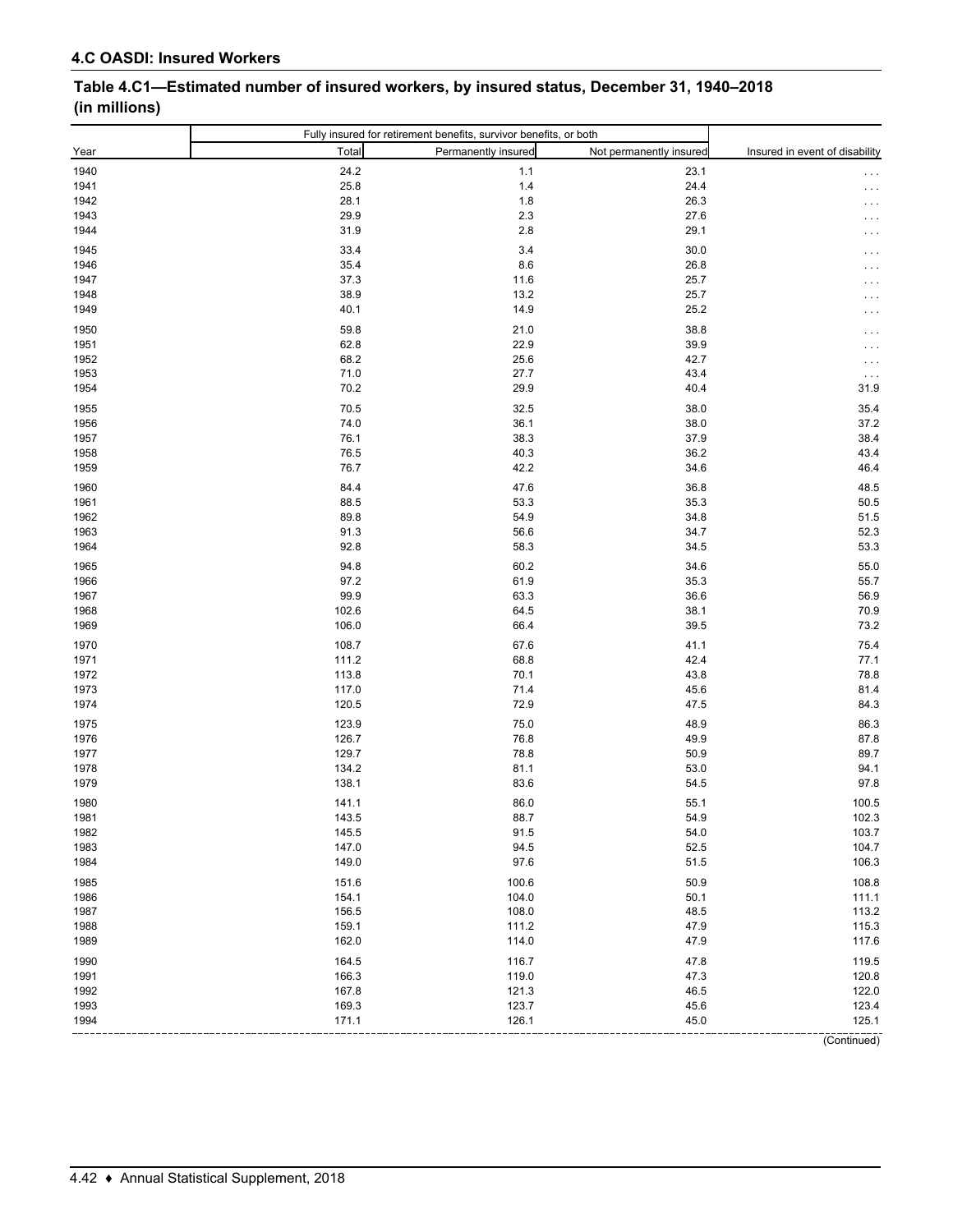#### **Table 4.C1—Estimated number of insured workers, by insured status, December 31, 1940–2018 (in millions)—***Continued*

|      | Fully insured for retirement benefits, survivor benefits, or both |                     |                         |                                |
|------|-------------------------------------------------------------------|---------------------|-------------------------|--------------------------------|
| Year | Total                                                             | Permanently insured | Not permanently insured | Insured in event of disability |
| 1995 | 173.3                                                             | 128.4               | 44.9                    | 127.1                          |
| 1996 | 175.4                                                             | 130.9               | 44.5                    | 129.1                          |
| 1997 | 177.7                                                             | 133.5               | 44.1                    | 131.2                          |
| 1998 | 180.2                                                             | 136.1               | 44.0                    | 133.4                          |
| 1999 | 182.7                                                             | 138.4               | 44.3                    | 135.8                          |
| 2000 | 185.2                                                             | 140.3               | 44.9                    | 138.1                          |
| 2001 | 187.5                                                             | 142.2               | 45.3                    | 140.0                          |
| 2002 | 189.3                                                             | 144.0               | 45.3                    | 141.3                          |
| 2003 | 191.0                                                             | 146.0               | 45.0                    | 142.4                          |
| 2004 | 192.8                                                             | 148.1               | 44.7                    | 143.8                          |
| 2005 | 194.9                                                             | 150.2               | 44.6                    | 145.5                          |
| 2006 | 197.2                                                             | 152.4               | 44.8                    | 147.3                          |
| 2007 | 199.5                                                             | 154.6               | 45.0                    | 148.9                          |
| 2008 | 201.6                                                             | 156.6               | 45.0                    | 149.9                          |
| 2009 | 203.1                                                             | 158.5               | 44.6                    | 149.6                          |
| 2010 | 204.2                                                             | 160.2               | 44.0                    | 148.9                          |
| 2011 | 205.7                                                             | 161.9               | 43.8                    | 148.9                          |
| 2012 | 207.5                                                             | 163.4               | 44.1                    | 149.4                          |
| 2013 | 209.6                                                             | 165.0               | 44.6                    | 149.8                          |
| 2014 | 212.0                                                             | 166.7               | 45.4                    | 150.5                          |
| 2015 | 214.6                                                             | 168.4               | 46.2                    | 151.4                          |
| 2016 | 217.0                                                             | 170.6               | 46.4                    | 153.5                          |
| 2017 | 219.2                                                             | 172.8               | 46.4                    | 154.6                          |
| 2018 | 221.2                                                             | 174.8               | 46.4                    | 155.1                          |

SOURCE: Social Security Administration, Office of the Chief Actuary, estimates based in part on the Continuous Work History Sample, 1 percent sample.

NOTES: Insured workers are those who have accumulated sufficient quarters of coverage over their working lifetimes to be eligible for benefits.

Figures are subject to revision.

Totals do not necessarily equal the sum of rounded components.

. . . = not applicable.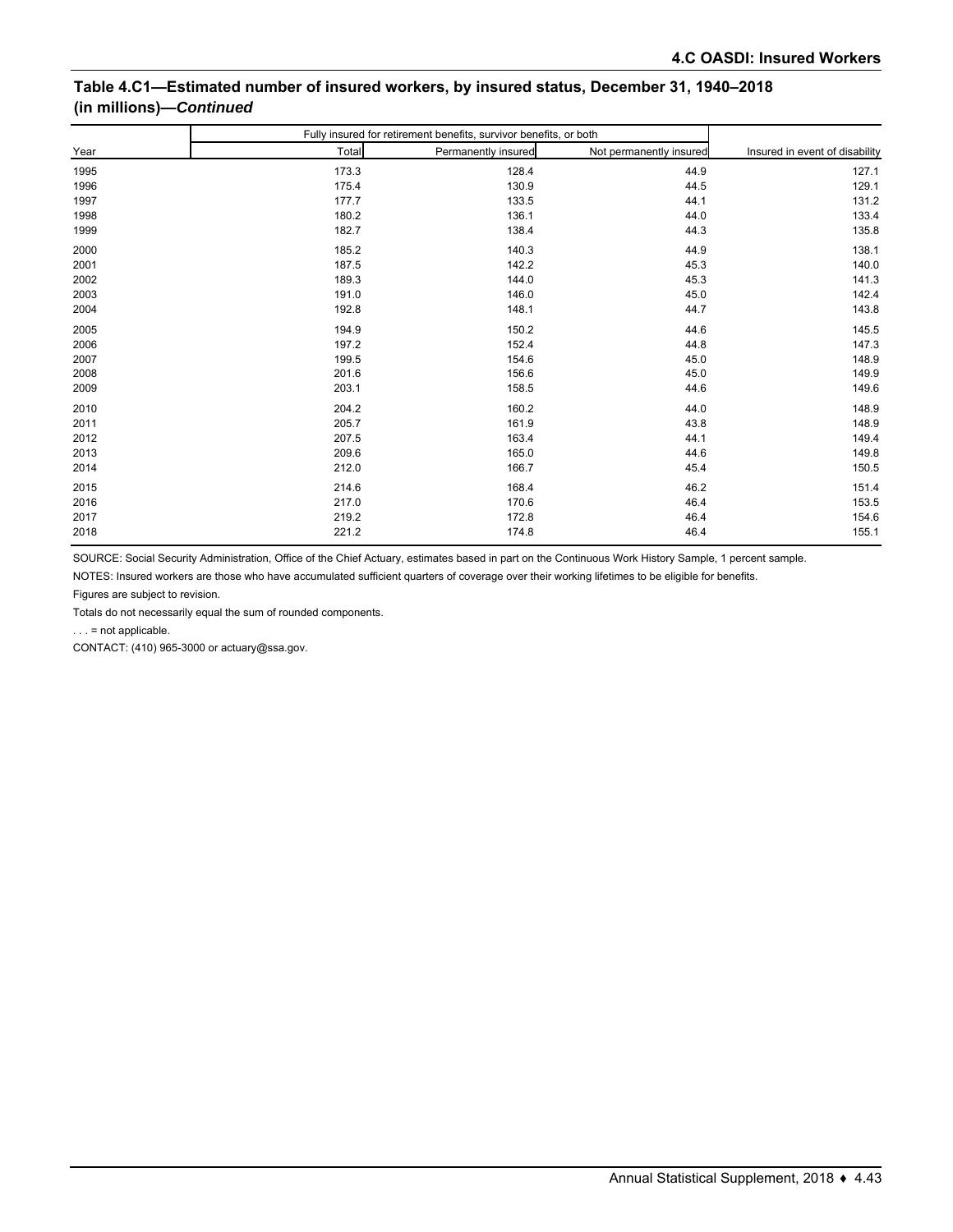| Year | Total<br>all ages | Under<br>20 | $20 - 24$ | $25 - 29$ | $30 - 34$ | $35 - 39$ | $40 - 44$ | $45 - 49$ | $50 - 54$ | $55 - 59$                                                         | $60 - 64$ | 65-69  | $70 - 74$ | 75 or<br>older |
|------|-------------------|-------------|-----------|-----------|-----------|-----------|-----------|-----------|-----------|-------------------------------------------------------------------|-----------|--------|-----------|----------------|
|      |                   |             |           |           |           |           |           |           |           | Fully insured for retirement benefits, survivor benefits, or both |           |        |           |                |
|      |                   |             |           |           |           |           | Total     |           |           |                                                                   |           |        |           |                |
| 1970 | 108,734           | 4,152       | 14,868    | 12,849    | 10,242    | 9,290     | 9,727     | 9,978     | 9,096     | 7,960                                                             | 6,808     | 5,264  | 3,798     | 4,703          |
| 1971 | 111,242           | 4,204       | 15,335    | 13,593    | 10,674    | 9,306     | 9,626     | 9,913     | 9,284     | 8,088                                                             | 6,964     | 5,496  | 3,842     | 4,918          |
| 1972 | 113,804           | 4,243       | 15,514    | 14,483    | 11,235    | 9,500     | 9,449     | 9,913     | 9,377     | 8,241                                                             | 7,080     | 5,706  | 3,973     | 5,091          |
| 1973 | 117,044           | 4,661       | 16,000    | 15,216    | 11,853    | 9,729     | 9,314     | 9,835     | 9,552     | 8,344                                                             | 7,208     | 5,915  | 4,102     | 5,315          |
| 1974 | 120,468           | 5,186       | 16,548    | 16,051    | 12,389    | 9,948     | 9,317     | 9,689     | 9,724     | 8,430                                                             | 7,347     | 6,098  | 4,268     | 5,473          |
| 1975 | 123,941           | 5,336       | 17,005    | 16,942    | 12,833    | 10,230    | 9,289     | 9,653     | 9,680     | 8,637                                                             | 7,497     | 6,229  | 4,577     | 6,034          |
| 1976 | 126,747           | 5,218       | 17,465    | 17,459    | 13,598    | 10,666    | 9,317     | 9,557     | 9,638     | 8,822                                                             | 7,650     | 6,383  | 4,752     | 6,223          |
| 1977 | 129,739           | 5,235       | 17,867    | 17,713    | 14,511    | 11,243    | 9,517     | 9,388     | 9,646     | 8,932                                                             | 7,793     | 6,532  | 4,903     | 6,458          |
| 1978 | 134,161           | 6,197       | 18,493    | 18,210    | 15,288    | 11,892    | 9,772     | 9,275     | 9,591     | 9,111                                                             | 7,879     | 6,671  | 5,066     | 6,715          |
| 1979 | 138,118           | 6,725       | 18,975    | 18,772    | 16,156    | 12,458    | 10,014    | 9,290     | 9,472     | 9,282                                                             | 7,947     | 6,831  | 5,217     | 6,978          |
| 1980 | 141,127           | 6,593       | 19,278    | 19,292    | 17,081    | 12,919    | 10,322    | 9,255     | 9,465     | 9,255                                                             | 8,137     | 6,957  | 5,341     | 7,235          |
| 1981 | 143,549           | 6,057       | 19,366    | 19,754    | 17,625    | 13,693    | 10,762    | 9,307     | 9,371     | 9,234                                                             | 8,304     | 7,090  | 5,483     | 7,504          |
| 1982 | 145,533           | 5,390       | 19,120    | 20,187    | 17,864    | 14,613    | 11,348    | 9,507     | 9,230     | 9,236                                                             | 8,434     | 7,193  | 5,614     | 7,797          |
| 1983 | 147,024           | 4,605       | 18,671    | 20,467    | 18,305    | 15,317    | 11,973    | 9,748     | 9,130     | 9,186                                                             | 8,558     | 7,281  | 5,737     | 8,047          |
| 1984 | 149,043           | 4,172       | 18,275    | 20,714    | 18,788    | 16,142    | 12,491    | 10,011    | 9,106     | 9,119                                                             | 8,710     | 7,265  | 5,892     | 8,357          |
| 1985 | 151,589           | 4,284       | 17,885    | 20,899    | 19,314    | 17,036    | 12,912    | 10,302    | 9,101     | 9,075                                                             | 8,717     | 7,432  | 6,005     | 8,626          |
| 1986 | 154,077           | 4,403       | 17,425    | 21,010    | 19,808    | 17,564    | 13,689    | 10,716    | 9,171     | 8,986                                                             | 8,677     | 7,629  | 6,107     | 8,892          |
| 1987 | 156,457           | 4,532       | 16,940    | 20,974    | 20,287    | 17,808    | 14,606    | 11,291    | 9,346     | 8,892                                                             | 8,671     | 7,745  | 6,176     | 9,187          |
| 1988 | 159,117           | 4,866       | 16,561    | 20,979    | 20,613    | 18,289    | 15,300    | 11,913    | 9,581     | 8,826                                                             | 8,644     | 7,819  | 6,275     | 9,452          |
| 1989 | 161,986           | 5,027       | 16,470    | 20,892    | 20,968    | 18,782    | 16,141    | 12,434    | 9,868     | 8,786                                                             | 8,599     | 7,952  | 6,305     | 9,763          |
| 1990 | 164,461           | 4,794       | 16,578    | 20,622    | 21,269    | 19,341    | 17,023    | 12,832    | 10,142    | 8,808                                                             | 8,552     | 7,996  | 6,452     | 10,053         |
| 1991 | 166,330           | 4,316       | 16,557    | 20,095    | 21,486    | 19,879    | 17,533    | 13,602    | 10,530    | 8,873                                                             | 8,501     | 7,972  | 6,645     | 10,340         |
| 1992 | 167,844           | 3,958       | 16,218    | 19,527    | 21,520    | 20,413    | 17,770    | 14,496    | 11,088    | 9,022                                                             | 8,417     | 8,013  | 6,776     | 10,627         |
| 1993 | 169,330           | 3,745       | 15,785    | 19,005    | 21,522    | 20,773    | 18,265    | 15,172    | 11,701    | 9,244                                                             | 8,350     | 7,995  | 6,869     | 10,902         |
| 1994 | 171,085           | 3,762       | 15,322    | 18,670    | 21,338    | 21,122    | 18,776    | 15,983    | 12,195    | 9,523                                                             | 8,330     | 7,914  | 7,024     | 11,127         |
| 1995 | 173,276           | 3,991       | 14,985    | 18,625    | 20,966    | 21,394    | 19,320    | 16,860    | 12,590    | 9,781                                                             | 8,371     | 7,901  | 7,057     | 11,434         |
| 1996 | 175,436           | 4,235       | 14,709    | 18,634    | 20,463    | 21,555    | 19,860    | 17,362    | 13,335    | 10,170                                                            | 8,453     | 7,863  | 7,032     | 11,764         |
| 1997 | 177,668           | 4,389       | 14,774    | 18,511    | 19,938    | 21,626    | 20,387    | 17,603    | 14,227    | 10,703                                                            | 8,607     | 7,816  | 7,059     | 12,028         |
| 1998 | 180,154           | 4,651       | 15,061    | 18,252    | 19,478    | 21,685    | 20,762    | 18,092    | 14,900    | 11,306                                                            | 8,842     | 7,762  | 7,064     | 12,297         |
| 1999 | 182,706           | 4,865       | 15,482    | 17,903    | 19,217    | 21,568    | 21,118    | 18,633    | 15,677    | 11,791                                                            | 9,085     | 7,805  | 7,004     | 12,558         |
| 2000 | 185,202           | 4,933       | 15,969    | 17,477    | 19,237    | 21,244    | 21,433    | 19,190    | 16,550    | 12,185                                                            | 9,341     | 7,845  | 7,014     | 12,784         |
| 2001 | 187,478           | 4,835       | 16,401    | 17,213    | 19,274    | 20,796    | 21,629    | 19,748    | 17,041    | 12,907                                                            | 9,715     | 7,929  | 6,996     | 12,996         |
| 2002 | 189,315           | 4,426       | 16,624    | 17,262    | 19,173    | 20,263    | 21,722    | 20,258    | 17,296    | 13,785                                                            | 10,255    | 8,072  | 6,970     | 13,212         |
| 2003 | 190,964           | 3,991       | 16,649    | 17,482    | 18,895    | 19,812    | 21,783    | 20,635    | 17,763    | 14,445                                                            | 10,830    | 8,318  | 6,929     | 13,432         |
| 2004 | 192,771           | 3,720       | 16,559    | 17,821    | 18,544    | 19,513    | 21,687    | 20,959    | 18,309    | 15,196                                                            | 11,313    | 8,547  | 6,989     | 13,614         |
| 2005 | 194,868           | 3,626       | 16,478    | 18,256    | 18,048    | 19,543    | 21,327    | 21,289    | 18,852    | 16,055                                                            | 11,715    | 8,814  | 7,049     | 13,816         |
| 2006 | 197,153           | 3,671       | 16,437    | 18,671    | 17,756    | 19,545    | 20,885    | 21,472    | 19,393    | 16,515                                                            | 12,449    | 9,203  | 7,135     | 14,020         |
| 2007 | 199,512           | 3,688       | 16,469    | 19,017    | 17,752    | 19,442    | 20,357    | 21,563    | 19,881    | 16,774                                                            | 13,288    | 9,756  | 7,295     | 14,231         |
| 2008 | 201,613           | 3,579       | 16,544    | 19,267    | 17,950    | 19,136    | 19,910    | 21,612    | 20.265    | 17,212                                                            | 13,896    | 10,320 | 7,563     | 14,359         |
| 2009 | 203,072           | 3,110       | 16,341    | 19,336    | 18,263    | 18,782    | 19,567    | 21,556    | 20,565    | 17,762                                                            | 14,633    | 10,778 | 7,784     | 14,593         |
| 2010 | 204,185           | 2,481       | 15,986    | 19,333    | 18,668    | 18,234    | 19,607    | 21,178    | 20,911    | 18,274                                                            | 15,488    | 11,135 | 8,048     | 14,842         |
| 2011 | 205,655           | 2,142       | 15,746    | 19,328    | 19,049    | 17,916    | 19,587    | 20,722    | 21,084    | 18,799                                                            | 15,930    | 11,856 | 8,405     | 15,091         |
| 2012 | 207,473           | 2,067       | 15,638    | 19,338    | 19,358    | 17,893    | 19,470    | 20,194    | 21,146    | 19,264                                                            | 16,175    | 12,669 | 8,918     | 15,342         |
| 2013 | 209,580           | 2,121       | 15,594    | 19,527    | 19,574    | 18,063    | 19,142    | 19,748    | 21,202    | 19,627                                                            | 16,586    | 13,275 | 9,446     | 15,674         |
| 2014 | 212,041           | 2,200       | 15,719    | 19,845    | 19,693    | 18,335    | 18,778    | 19,404    | 21,146    | 19,915                                                            | 17,111    | 13,997 | 9,869     | 16,028         |
| 2015 | 214,601           | 2,300       | 15,807    | 20,229    | 19,776    | 18,786    | 18,242    | 19,436    | 20,782    | 20,246                                                            | 17,584    | 14,797 | 10,214    | 16,403         |
| 2016 | 217,006           | 2,338       | 15,631    | 20,749    | 19,860    | 19,161    | 17,961    | 19,467    | 20,334    | 20,421                                                            | 18,067    | 15,219 | 10,899    | 16,900         |
| 2017 | 219,206           | 2,430       | 15,400    | 21,114    | 19,912    | 19,491    | 17,981    | 19,375    | 19,834    | 20,488                                                            | 18,500    | 15,458 | 11,668    | 17,555         |
| 2018 | 221,220           | 2,547       | 15,227    | 21,172    | 20,121    | 19,704    | 18,182    | 19,087    | 19,413    | 20,563                                                            | 18,850    | 15,832 | 12,239    | 18,284         |
|      |                   |             |           |           |           |           |           |           |           |                                                                   |           |        |           | (Continued)    |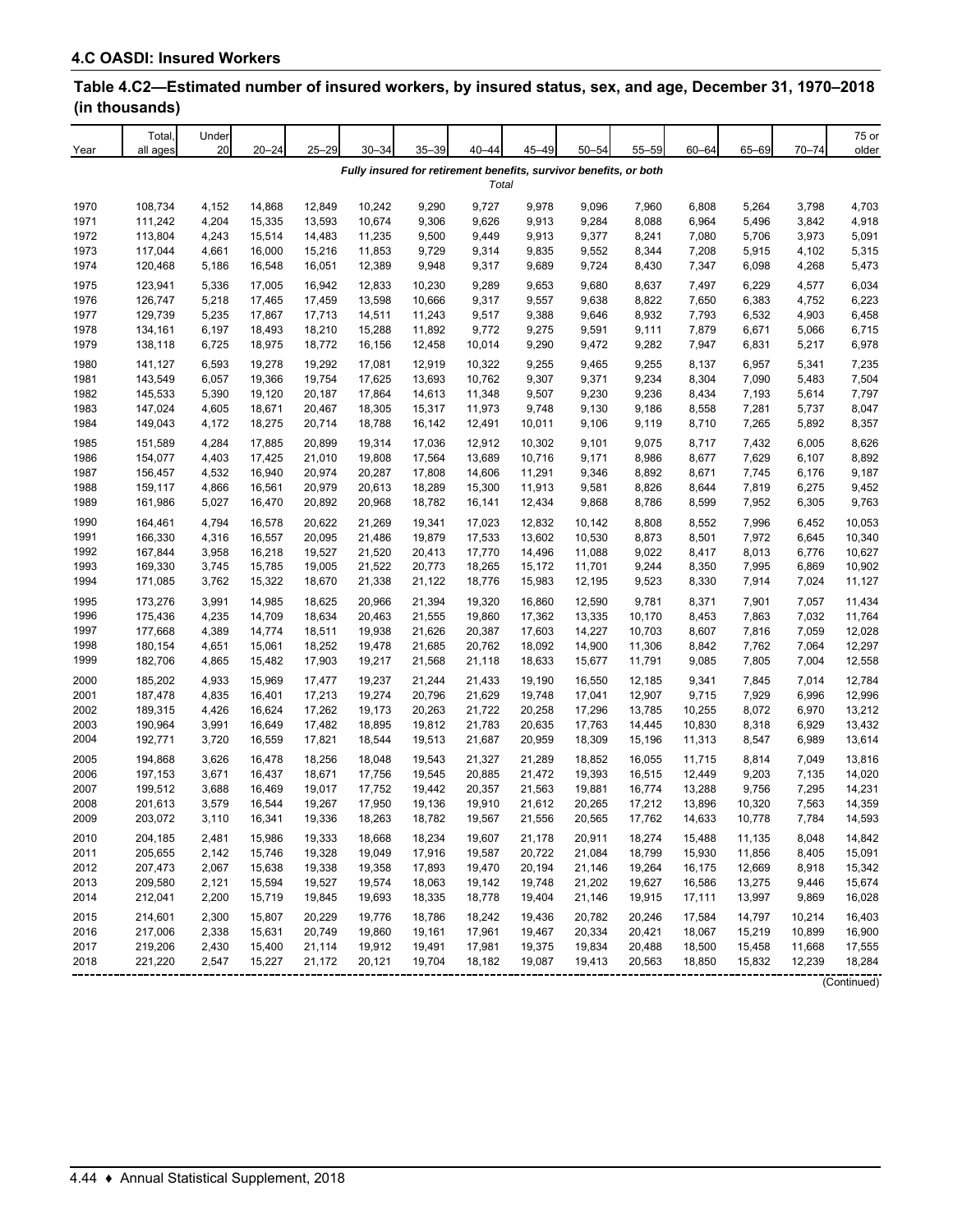| Year         | Total,<br>all ages | Under<br>20    | $20 - 24$      | $25 - 29$      | $30 - 34$        | $35 - 39$        | $40 - 44$        | 45-49           | $50 - 54$      | $55 - 59$                                                                 | $60 - 64$      | 65-69          | $70 - 74$      | 75 or<br>older |
|--------------|--------------------|----------------|----------------|----------------|------------------|------------------|------------------|-----------------|----------------|---------------------------------------------------------------------------|----------------|----------------|----------------|----------------|
|              |                    |                |                |                |                  |                  | Male             |                 |                | Fully insured for retirement benefits, survivor benefits, or both (cont.) |                |                |                |                |
| 1970         | 63,092             | 2,729          | 8,488          | 7,172          | 5,900            | 5,466            | 5,720            | 5,784           | 5,271          | 4,695                                                                     | 3,936          | 3,017          | 2,172          | 2,741          |
| 1971         | 64,130             | 2,736          | 8,684          | 7,541          | 6,122            | 5,461            | 5,652            | 5,742           | 5,357          | 4,734                                                                     | 4,013          | 3,103          | 2,177          | 2,808          |
| 1972         | 65,200             | 2,729          | 8,741          | 7,979          | 6,416            | 5,555            | 5,537            | 5,740           | 5,395          | 4,787                                                                     | 4,063          | 3,179          | 2,233          | 2,847          |
| 1973         | 66,625             | 2,938          | 8,958          | 8,313          | 6,737            | 5,665            | 5,447            | 5,699           | 5,481          | 4,810                                                                     | 4,120          | 3,255          | 2,288          | 2,914          |
| 1974         | 68,112             | 3,197          | 9,226          | 8,702          | 6,999            | 5,763            | 5,427            | 5,620           | 5,574          | 4,827                                                                     | 4,180          | 3,323          | 2,353          | 2,920          |
| 1975         | 69,380             | 3,231          | 9,408          | 9,142          | 7,201            | 5,891            | 5,396            | 5,589           | 5,546          | 4,921                                                                     | 4,245          | 3,379          | 2,413          | 3,018          |
| 1976         | 70,545             | 3,089          | 9,612          | 9,382          | 7,579            | 6,109            | 5,402            | 5,524           | 5,518          | 5,014                                                                     | 4,306          | 3,450          | 2,490          | 3,069          |
| 1977         | 71,825             | 3,049          | 9,783          | 9,484          | 8,030            | 6,399            | 5,495            | 5,415           | 5,520          | 5,069                                                                     | 4,363          | 3,520          | 2,555          | 3,143          |
| 1978         | 73,845             | 3,591          | 10,022         | 9,705          | 8,384            | 6,720            | 5,607            | 5,330           | 5,486          | 5,164                                                                     | 4,392          | 3,585          | 2,628          | 3,230          |
| 1979         | 75,570             | 3,849          | 10,185         | 9,972          | 8,789            | 6,988            | 5,707            | 5,313           | 5,412          | 5,258                                                                     | 4,417          | 3,662          | 2,696          | 3,321          |
| 1980         | 76,785             | 3,713          | 10,298         | 10,213         | 9,228            | 7,192            | 5,835            | 5,278           | 5,391          | 5,236                                                                     | 4,514          | 3,722          | 2,752          | 3,413          |
| 1981         | 77,781             | 3,384          | 10,330         | 10,429         | 9,466            | 7,574            | 6,045            | 5,294           | 5,324          | 5,219                                                                     | 4,607          | 3,784          | 2,819          | 3,507          |
| 1982         | 78,541             | 2,972          | 10,183         | 10,644         | 9,549            | 8,024            | 6,337            | 5,386           | 5,228          | 5,213                                                                     | 4,680          | 3,832          | 2,879          | 3,615          |
| 1983         | 79,125             | 2,530          | 9,934          | 10,786         | 9,750            | 8,360            | 6,650            | 5,496           | 5,158          | 5,182                                                                     | 4,745          | 3,876          | 2,938          | 3,720          |
| 1984         | 79,965             | 2,286          | 9,726          | 10,899         | 9,984            | 8,757            | 6,912            | 5,608           | 5,129          | 5,140                                                                     | 4,823          | 3,869          | 3,013          | 3,819          |
| 1985         | 81,084             | 2,350          | 9,508          | 10,974         | 10,245           | 9,194            | 7,108            | 5,734           | 5,113          | 5,102                                                                     | 4,818          | 3,961          | 3,066          | 3,911          |
| 1986         | 82,137             | 2,395          | 9,247          | 11,015         | 10,479           | 9,422            | 7,497            | 5,928           | 5,138          | 5,036                                                                     | 4,790          | 4,068          | 3,111          | 4,009          |
| 1987         | 83,141             | 2,444          | 8,975          | 10,983         | 10,712           | 9,498            | 7,944            | 6,220           | 5,219          | 4,970                                                                     | 4,779          | 4,128          | 3,145          | 4,125          |
| 1988         | 84,301             | 2,604          | 8,773          | 10,976         | 10,857           | 9,706            | 8,266            | 6,528           | 5,329          | 4,915                                                                     | 4,756          | 4,168          | 3,193          | 4,229<br>4,358 |
| 1989         | 85,642             | 2,699          | 8,746          | 10,946         | 11,016           | 9,931            | 8,663            | 6,778           | 5,457          | 4,884                                                                     | 4,729          | 4,224          | 3,212          |                |
| 1990         | 86,793             | 2,573          | 8,812          | 10,833         | 11,164           | 10,197           | 9,079            | 6,958           | 5,571          | 4,883                                                                     | 4,705          | 4,245          | 3,296          | 4,477          |
| 1991         | 87,548             | 2,304          | 8,752          | 10,576         | 11,276           | 10,459           | 9,287            | 7,337           | 5,747          | 4,905                                                                     | 4,670          | 4,234          | 3,407          | 4,594          |
| 1992         | 88,158             | 2,083          | 8,571          | 10,285         | 11,290           | 10,730           | 9,365            | 7,768           | 6,021          | 4,970                                                                     | 4,615          | 4,262          | 3,482          | 4,717          |
| 1993<br>1994 | 88,731             | 1,968          | 8,307          | 10,009         | 11,292           | 10,904           | 9,589            | 8,076           | 6,318          | 5,069                                                                     | 4,567          | 4,259<br>4,228 | 3,538          | 4,837          |
|              | 89,477             | 1,975          | 8,046          | 9,825          | 11,191           | 11,075           | 9,839            | 8,458           | 6,553          | 5,189                                                                     | 4,546          |                | 3,616          | 4,937          |
| 1995         | 90,378             | 2,087          | 7,809          | 9,776          | 10,998           | 11,199           | 10,104           | 8,876           | 6,732          | 5,293                                                                     | 4,553          | 4,232          | 3,633          | 5,085          |
| 1996         | 91,286             | 2,190          | 7,639          | 9,746          | 10,739           | 11,266           | 10,379           | 9,091           | 7,098          | 5,471                                                                     | 4,582          | 4,214          | 3,623          | 5,248          |
| 1997         | 92,237<br>93,294   | 2,267          | 7,643          | 9,635          | 10,459           | 11,285           | 10,646           | 9,175           | 7,533          | 5,735                                                                     | 4,647          | 4,184          | 3,646          | 5,380<br>5,507 |
| 1998<br>1999 | 94,382             | 2,402<br>2,518 | 7,756<br>7,930 | 9,463<br>9,238 | 10,208<br>10,056 | 11,306<br>11,239 | 10,827<br>10,991 | 9,406<br>9,674  | 7,842<br>8,204 | 6,027<br>6,257                                                            | 4,753<br>4,854 | 4,147<br>4,158 | 3,650<br>3,629 | 5,634          |
|              |                    |                |                |                |                  |                  |                  |                 |                |                                                                           |                |                |                |                |
| 2000<br>2001 | 95,461<br>96,436   | 2,535<br>2,476 | 8,177<br>8,394 | 8,981<br>8,816 | 10,038<br>10,023 | 11,068<br>10,837 | 11,130<br>11,210 | 9,950<br>10,226 | 8,621<br>8,831 | 6,439<br>6,793                                                            | 4,968<br>5,143 | 4,160<br>4,190 | 3,646<br>3,638 | 5,748<br>5,859 |
| 2002         | 97,202             | 2,251          | 8,511          | 8,834          | 9,934            | 10,553           | 11,241           | 10,484          | 8,922          | 7,212                                                                     | 5,410          | 4,252          | 3,622          | 5,977          |
| 2003         | 97,862             | 2,025          | 8,500          | 8,929          | 9,768            | 10,316           | 11,263           | 10,661          | 9,141          | 7,513                                                                     | 5,686          | 4,368          | 3,596          | 6,096          |
| 2004         | 98,636             | 1,868          | 8,461          | 9,093          | 9,563            | 10,158           | 11,208           | 10,807          | 9,414          | 7,860                                                                     | 5,912          | 4,473          | 3,621          | 6,200          |
| 2005         | 99,547             | 1,808          | 8,415          | 9,305          | 9,271            | 10,161           | 11,035           | 10,955          | 9,681          | 8,267                                                                     | 6,091          | 4,597          | 3,641          | 6,319          |
| 2006         | 100,560            | 1,825          | 8,379          | 9,519          | 9,094            | 10,135           | 10,816           | 11,035          | 9,948          | 8,458                                                                     | 6,452          | 4,782          | 3,689          | 6,427          |
| 2007         | 101,589            | 1,828          | 8,378          | 9,700          | 9,075            | 10,049           | 10,544           | 11,069          | 10,186         | 8,555                                                                     | 6,853          | 5,048          | 3,767          | 6,539          |
| 2008         | 102,516            | 1,776          | 8,402          | 9,823          | 9,159            | 9,865            | 10.313           | 11,094          | 10,370         | 8,757                                                                     | 7,130          | 5,312          | 3,896          | 6,619          |
| 2009         | 103,075            | 1,518          | 8,294          | 9,840          | 9,315            | 9,653            | 10,130           | 11,062          | 10,499         | 9,026                                                                     | 7,469          | 5,526          | 3,996          | 6,745          |
| 2010         | 103,450            | 1,196          | 8,068          | 9,823          | 9,517            | 9,343            | 10,134           | 10,880          | 10,661         | 9,277                                                                     | 7,866          | 5,691          | 4,117          | 6,877          |
| 2011         | 104,052            | 1,047          | 7,937          | 9,802          | 9,711            | 9,155            | 10,098           | 10,658          | 10,740         | 9,528                                                                     | 8,055          | 6,039          | 4,279          | 7,003          |
| 2012         | 104,878            | 1,023          | 7,897          | 9,791          | 9,870            | 9,130            | 10,011           | 10,389          | 10,766         | 9,761                                                                     | 8,142          | 6,427          | 4,525          | 7,146          |
| 2013         | 105,840            | 1,035          | 7,924          | 9,877          | 9,980            | 9,207            | 9,821            | 10,160          | 10,791         | 9,930                                                                     | 8,322          | 6,707          | 4,769          | 7,316          |
| 2014         | 106,960            | 1,079          | 7,993          | 10,040         | 10,030           | 9,335            | 9,616            | 9,984           | 10,763         | 10,057                                                                    | 8,571          | 7,038          | 4,965          | 7,489          |
| 2015         | 108,116            | 1,121          | 8,039          | 10,235         | 10,066           | 9,565            | 9,318            | 9,984           | 10,591         | 10,209                                                                    | 8,792          | 7,399          | 5,121          | 7,674          |
| 2016         | 109,207            | 1,149          | 7,947          | 10,496         | 10,092           | 9,754            | 9,168            | 9,989           | 10,375         | 10,289                                                                    | 9,021          | 7,571          | 5,445          | 7,912          |
| 2017         | 110,180            | 1,181          | 7,826          | 10,688         | 10,096           | 9,922            | 9,173            | 9,927           | 10,130         | 10,319                                                                    | 9,231          | 7,651          | 5,809          | 8,225          |
| 2018         | 111,081            | 1,218          | 7,737          | 10,746         | 10,186           | 10,022           | 9,269            | 9,768           | 9,921          | 10,366                                                                    | 9,397          | 7,807          | 6,071          | 8,573          |
|              |                    |                |                |                |                  |                  |                  |                 |                |                                                                           |                |                |                | (Continued)    |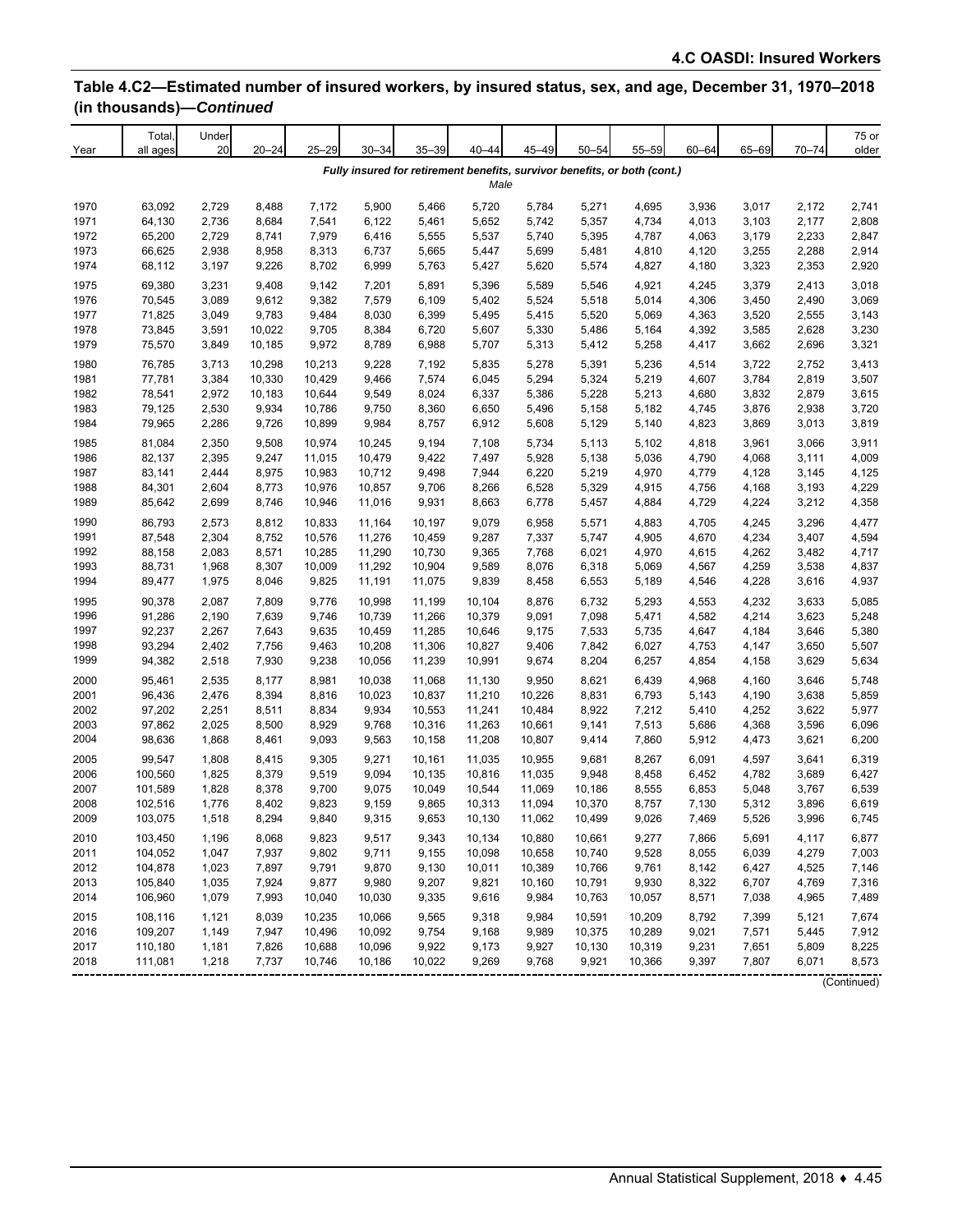| Year | Total<br>all ages | Under<br>20 | $20 - 24$ | $25 - 29$ | $30 - 34$ | $35 - 39$ | $40 - 44$ | 45-49  | $50 - 54$ | $55 - 59$                                                                 | $60 - 64$ | 65-69 | $70 - 74$ | 75 or<br>older |
|------|-------------------|-------------|-----------|-----------|-----------|-----------|-----------|--------|-----------|---------------------------------------------------------------------------|-----------|-------|-----------|----------------|
|      |                   |             |           |           |           |           | Female    |        |           | Fully insured for retirement benefits, survivor benefits, or both (cont.) |           |       |           |                |
| 1970 | 45,642            | 1,423       | 6,380     | 5,676     | 4,341     | 3,824     | 4,007     | 4,194  | 3,826     | 3,266                                                                     | 2,872     | 2,247 | 1,626     | 1,961          |
| 1971 | 47,112            | 1,467       | 6,651     | 6,052     | 4,553     | 3,845     | 3,974     | 4,171  | 3,927     | 3,354                                                                     | 2,951     | 2,393 | 1,665     | 2,110          |
| 1972 | 48,604            | 1,514       | 6,774     | 6,504     | 4,820     | 3,945     | 3,913     | 4,172  | 3,982     | 3,454                                                                     | 3,016     | 2,528 | 1,740     | 2,244          |
| 1973 | 50,419            | 1,723       | 7,042     | 6,904     | 5,116     | 4,064     | 3,867     | 4,135  | 4,070     | 3,534                                                                     | 3,088     | 2,660 | 1,814     | 2,401          |
| 1974 | 52,357            | 1,989       | 7,322     | 7,349     | 5,390     | 4,185     | 3,889     | 4,069  | 4,151     | 3,604                                                                     | 3,166     | 2,775 | 1,915     | 2,553          |
| 1975 | 54,561            | 2,106       | 7,597     | 7,799     | 5,632     | 4,339     | 3,893     | 4,063  | 4,134     | 3,716                                                                     | 3,252     | 2,850 | 2,163     | 3,016          |
| 1976 | 56,202            | 2,128       | 7,852     | 8,077     | 6,019     | 4,557     | 3,914     | 4,033  | 4,120     | 3,808                                                                     | 3,344     | 2,933 | 2,262     | 3,154          |
| 1977 | 57,915            | 2,186       | 8,084     | 8,230     | 6,481     | 4,844     | 4,022     | 3,974  | 4,126     | 3,863                                                                     | 3,430     | 3,012 | 2,348     | 3,314          |
| 1978 | 60,316            | 2,606       | 8,471     | 8,505     | 6,904     | 5,171     | 4,165     | 3,944  | 4,105     | 3,947                                                                     | 3,487     | 3,086 | 2,438     | 3,485          |
| 1979 | 62,548            | 2,876       | 8,790     | 8,800     | 7,367     | 5,470     | 4,307     | 3,977  | 4,060     | 4,024                                                                     | 3,530     | 3,170 | 2,521     | 3,657          |
| 1980 | 64,342            | 2,880       | 8,980     | 9,079     | 7,853     | 5,727     | 4,487     | 3,976  | 4,074     | 4,019                                                                     | 3,623     | 3,235 | 2,589     | 3,822          |
| 1981 | 65,769            | 2,673       | 9,036     | 9,325     | 8,159     | 6,119     | 4,717     | 4,013  | 4,048     | 4,015                                                                     | 3,697     | 3,306 | 2,664     | 3,997          |
| 1982 | 66,992            | 2,418       | 8,937     | 9,543     | 8,315     | 6,590     | 5,011     | 4,121  | 4,002     | 4,023                                                                     | 3,754     | 3,361 | 2,735     | 4,183          |
| 1983 | 67,899            | 2,075       | 8,737     | 9,681     | 8,554     | 6,957     | 5,323     | 4,252  | 3,972     | 4,004                                                                     | 3,813     | 3,405 | 2,799     | 4,328          |
| 1984 | 69,078            | 1,886       | 8,550     | 9,815     | 8,804     | 7,385     | 5,579     | 4,403  | 3,976     | 3,979                                                                     | 3,887     | 3,396 | 2,879     | 4,538          |
| 1985 | 70,505            | 1,935       | 8,377     | 9,925     | 9,069     | 7,842     | 5,804     | 4,568  | 3,988     | 3,973                                                                     | 3,898     | 3,471 | 2,939     | 4,714          |
| 1986 | 71,941            | 2,008       | 8,178     | 9,995     | 9,328     | 8,143     | 6,192     | 4,788  | 4,032     | 3,950                                                                     | 3,887     | 3,561 | 2,996     | 4,883          |
| 1987 | 73,316            | 2,088       | 7,965     | 9,990     | 9,575     | 8,311     | 6,663     | 5,072  | 4,127     | 3,922                                                                     | 3,893     | 3,617 | 3,032     | 5,062          |
| 1988 | 74,815            | 2,262       | 7,787     | 10,003    | 9,756     | 8,583     | 7,034     | 5,385  | 4,252     | 3,911                                                                     | 3,888     | 3,651 | 3,082     | 5,224          |
| 1989 | 76,344            | 2,328       | 7,724     | 9,946     | 9,952     | 8,851     | 7,478     | 5,656  | 4,411     | 3,902                                                                     | 3,870     | 3,729 | 3,093     | 5,405          |
| 1990 | 77,668            | 2,221       | 7,766     | 9,790     | 10,105    | 9,143     | 7,944     | 5,874  | 4,571     | 3,925                                                                     | 3,847     | 3,751 | 3,155     | 5,576          |
| 1991 | 78,782            | 2,012       | 7,805     | 9,519     | 10,210    | 9,420     | 8,247     | 6,265  | 4,784     | 3,967                                                                     | 3,831     | 3,738 | 3,238     | 5,746          |
| 1992 | 79,686            | 1,875       | 7,647     | 9,242     | 10,229    | 9,683     | 8,405     | 6,728  | 5,067     | 4,052                                                                     | 3,802     | 3,751 | 3,294     | 5,910          |
| 1993 | 80,599            | 1,777       | 7,479     | 8,996     | 10,231    | 9,869     | 8,676     | 7,096  | 5,384     | 4,175                                                                     | 3,783     | 3,736 | 3,332     | 6,066          |
| 1994 | 81,608            | 1,787       | 7,276     | 8,845     | 10,147    | 10,047    | 8,938     | 7,525  | 5,643     | 4,335                                                                     | 3,784     | 3,686 | 3,407     | 6,190          |
| 1995 | 82,898            | 1,904       | 7,176     | 8,850     | 9,968     | 10,195    | 9,216     | 7,984  | 5,859     | 4,488                                                                     | 3,818     | 3,669 | 3,425     | 6,349          |
| 1996 | 84,150            | 2,045       | 7,070     | 8,888     | 9,724     | 10,290    | 9,481     | 8,271  | 6,237     | 4,698                                                                     | 3,872     | 3,649 | 3,409     | 6,516          |
| 1997 | 85,431            | 2,122       | 7,130     | 8,876     | 9,479     | 10,341    | 9,741     | 8,428  | 6,694     | 4,968                                                                     | 3,960     | 3,632 | 3,413     | 6,648          |
| 1998 | 86,860            | 2,249       | 7,305     | 8,789     | 9,270     | 10,379    | 9,936     | 8,686  | 7,058     | 5,280                                                                     | 4,089     | 3,616 | 3,413     | 6,790          |
| 1999 | 88,324            | 2,347       | 7,552     | 8,664     | 9,161     | 10,329    | 10,128    | 8,959  | 7,473     | 5,534                                                                     | 4,230     | 3,647 | 3,375     | 6,925          |
| 2000 | 89,741            | 2,398       | 7,792     | 8,497     | 9,199     | 10,176    | 10,303    | 9,240  | 7,929     | 5,746                                                                     | 4,374     | 3,684 | 3,368     | 7,036          |
| 2001 | 91,042            | 2,359       | 8,007     | 8,397     | 9,251     | 9,959     | 10,419    | 9,522  | 8,210     | 6,113                                                                     | 4,572     | 3,739 | 3,358     | 7,137          |
| 2002 | 92,114            | 2,174       | 8,113     | 8,428     | 9,239     | 9,710     | 10,481    | 9,774  | 8,374     | 6,573                                                                     | 4,845     | 3,820 | 3,348     | 7,235          |
| 2003 | 93,102            | 1,967       | 8,149     | 8,553     | 9,127     | 9,496     | 10,520    | 9,974  | 8,621     | 6,932                                                                     | 5,144     | 3,949 | 3,333     | 7,337          |
| 2004 | 94,136            | 1,853       | 8,098     | 8,728     | 8,981     | 9,355     | 10,479    | 10,152 | 8,895     | 7,336                                                                     | 5,401     | 4,074 | 3,369     | 7,415          |
| 2005 | 95,321            | 1,818       | 8,063     | 8,951     | 8,777     | 9,382     | 10,291    | 10,334 | 9,172     | 7,788                                                                     | 5,623     | 4,217 | 3,408     | 7,497          |
| 2006 | 96,593            | 1,846       | 8,058     | 9,152     | 8,661     | 9,410     | 10,068    | 10,438 | 9,444     | 8,057                                                                     | 5,998     | 4,421 | 3,446     | 7,593          |
| 2007 | 97,923            | 1,860       | 8,092     | 9,317     | 8,677     | 9,393     | 9,813     | 10,494 | 9,695     | 8,219                                                                     | 6,435     | 4,708 | 3,529     | 7,692          |
| 2008 | 99,097            | 1,804       | 8,142     | 9,444     | 8,790     | 9,271     | 9,597     | 10,518 | 9,895     | 8,456                                                                     | 6,765     | 5,008 | 3,667     | 7,740          |
| 2009 | 99,997            | 1,593       | 8,047     | 9,496     | 8,947     | 9,130     | 9,437     | 10,494 | 10,066    | 8,736                                                                     | 7,164     | 5,251 | 3,788     | 7,848          |
| 2010 | 100,735           | 1,285       | 7,918     | 9,510     | 9,150     | 8,891     | 9,473     | 10,297 | 10,250    | 8,997                                                                     | 7,622     | 5,444 | 3,931     | 7,965          |
| 2011 | 101,604           | 1,095       | 7,809     | 9,526     | 9,338     | 8,761     | 9,489     | 10,064 | 10,344    | 9,271                                                                     | 7,876     | 5,817 | 4,126     | 8,087          |
| 2012 | 102,595           | 1,044       | 7,740     | 9,547     | 9,489     | 8,763     | 9,460     | 9,805  | 10,380    | 9,503                                                                     | 8,033     | 6,242 | 4,393     | 8,196          |
| 2013 | 103,740           | 1,087       | 7,671     | 9,650     | 9,594     | 8,856     | 9,321     | 9,588  | 10,412    | 9,696                                                                     | 8,264     | 6,567 | 4,677     | 8,358          |
| 2014 | 105,081           | 1,121       | 7,726     | 9,806     | 9,663     | 9,000     | 9,162     | 9,421  | 10,383    | 9,858                                                                     | 8,540     | 6,959 | 4,904     | 8,539          |
| 2015 | 106,485           | 1,179       | 7,768     | 9,994     | 9,711     | 9,221     | 8,924     | 9,451  | 10,190    | 10,037                                                                    | 8,791     | 7,398 | 5,093     | 8,728          |
| 2016 | 107,799           | 1,189       | 7,684     | 10,253    | 9,768     | 9,407     | 8,793     | 9,477  | 9,960     | 10,132                                                                    | 9,046     | 7,648 | 5,454     | 8,988          |
| 2017 | 109,026           | 1,250       | 7,574     | 10,425    | 9,815     | 9,569     | 8,808     | 9,448  | 9,704     | 10,169                                                                    | 9,268     | 7,807 | 5,859     | 9,330          |
| 2018 | 110,139           | 1,329       | 7,490     | 10,425    | 9,935     | 9,682     | 8,913     | 9,320  | 9,492     | 10,196                                                                    | 9,453     | 8,025 | 6,169     | 9,711          |
|      |                   |             |           |           |           |           |           |        |           |                                                                           |           |       |           | (Continued)    |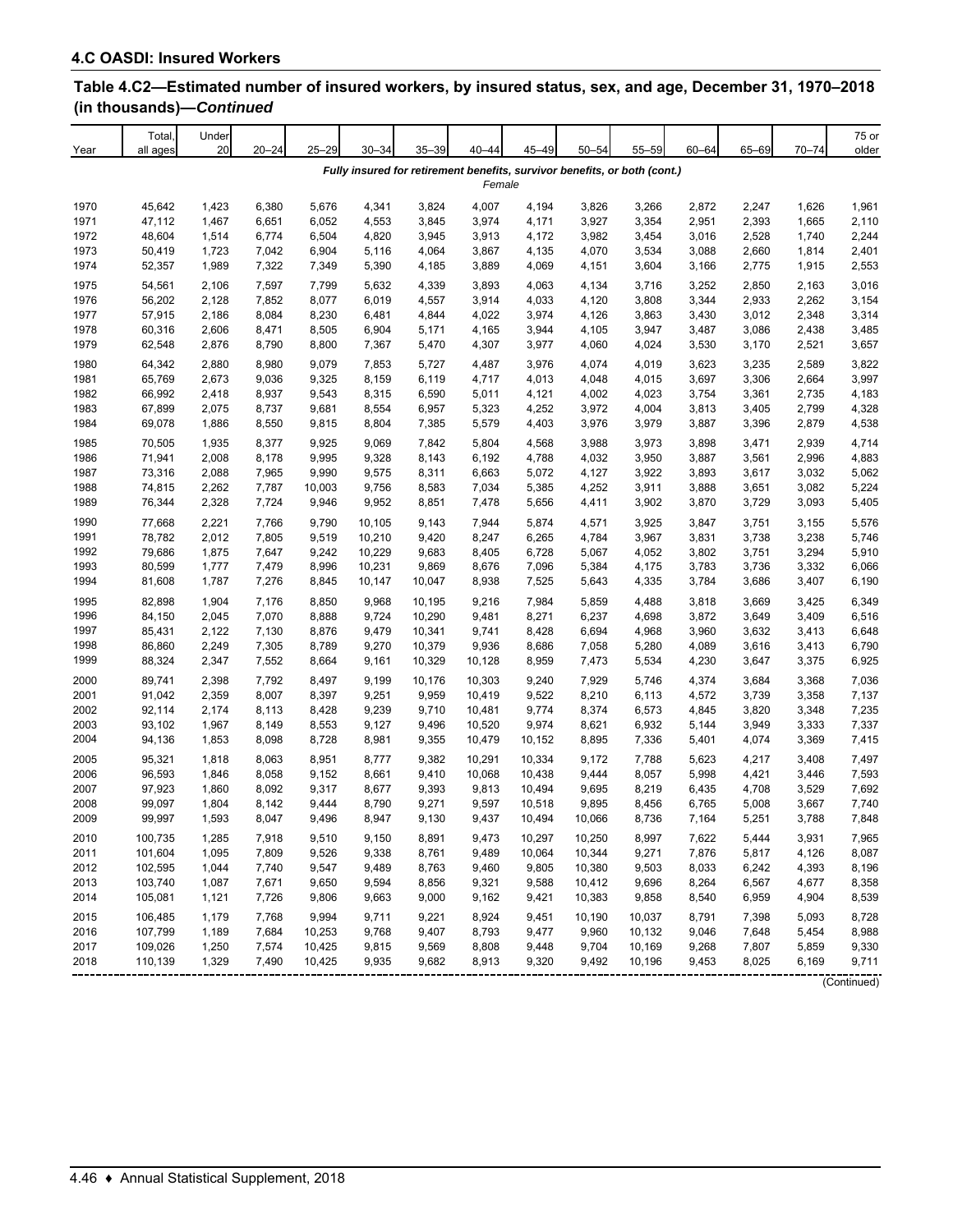| 20<br>$20 - 24$<br>$25 - 29$<br>$30 - 34$<br>$35 - 39$<br>45-49<br>$50 - 54$<br>$55 - 59$<br>65-69<br>$70 - 74$<br>Year<br>$40 - 44$<br>$60 - 64$<br>all ages<br>Insured in event of disability <sup>a</sup><br>Total<br>3,952<br>1970<br>75,386<br>12,771<br>10,046<br>7,369<br>6,834<br>7,448<br>7,830<br>7,191<br>6,499<br>5,446<br>$\cdots$<br>.<br>1971<br>3,973<br>12,997<br>5,542<br>77,115<br>10,726<br>7,665<br>6,921<br>7,433<br>7,801<br>7,417<br>6,639<br>$\sim$ $\sim$ $\sim$<br>.<br>78,825<br>3,969<br>12,922<br>1972<br>11,475<br>8,217<br>7,046<br>7,394<br>7,844<br>7,576<br>6,704<br>5,680<br>$\ldots$<br>$\cdots$<br>4,389<br>7,282<br>6,838<br>5,754<br>1973<br>81,403<br>13,430<br>12,061<br>8,743<br>7,344<br>7,858<br>7,704<br>$\cdots$<br>$\cdots$<br>1974<br>84,310<br>4,935<br>14,171<br>12,799<br>9,127<br>7,494<br>7,336<br>7,804<br>7,859<br>6,868<br>5,918<br>$\ldots$<br>$\cdots$<br>1975<br>86,294<br>5,062<br>7,694<br>6,029<br>14,590<br>13,500<br>9,439<br>7,341<br>7,788<br>7,873<br>6,979<br>$\cdots$<br>$\cdots$<br>87,807<br>1976<br>4,862<br>14,747<br>13,971<br>10,087<br>7,945<br>7,401<br>7,737<br>7,785<br>7,165<br>6,107<br>$\sim$ $\sim$ $\sim$<br>$\cdots$<br>89,741<br>1977<br>4,861<br>15,031<br>14,211<br>10,829<br>8,456<br>7,494<br>7,647<br>7,804<br>7,267<br>6,142<br>$\sim$ $\sim$ $\sim$<br>.<br>1978<br>94,140<br>5,933<br>16,288<br>14,790<br>11,473<br>8,977<br>7,578<br>7,788<br>7,351<br>6,222<br>7,741<br>$\cdots$<br>.<br>1979<br>97,849<br>6,503<br>17,153<br>15,544<br>12,263<br>9,415<br>7,977<br>7,568<br>7,733<br>7,475<br>6,218<br>$\cdots$<br>.<br>6,354<br>16,298<br>9,807<br>1980<br>100,488<br>17,541<br>13,107<br>8,261<br>7,581<br>7,736<br>7,501<br>6,301<br>$\ldots$<br>.<br>5,800<br>1981<br>102,316<br>17,381<br>16,932<br>13,747<br>10,556<br>8,590<br>7,693<br>7,699<br>7,440<br>6,478<br>$\sim$ $\sim$ $\sim$<br>$\cdots$<br>1982<br>103,706<br>5,117<br>16,842<br>17,360<br>14,145<br>11,462<br>9,217<br>7,850<br>7,646<br>7,473<br>6,595<br>$\cdots$<br>.<br>1983<br>104,694<br>4,354<br>16,266<br>17,666<br>14,640<br>12,104<br>9,771<br>8,143<br>7,582<br>7,489<br>6,680<br>$\ldots$ .<br>.<br>1984<br>3,939<br>6,796<br>106,287<br>16,006<br>17,849<br>15,256<br>12,866<br>10,215<br>8,369<br>7,577<br>7,415<br>$\cdots$<br>$\sim$ $\sim$ $\sim$ | 75 or<br>older                                                     |
|------------------------------------------------------------------------------------------------------------------------------------------------------------------------------------------------------------------------------------------------------------------------------------------------------------------------------------------------------------------------------------------------------------------------------------------------------------------------------------------------------------------------------------------------------------------------------------------------------------------------------------------------------------------------------------------------------------------------------------------------------------------------------------------------------------------------------------------------------------------------------------------------------------------------------------------------------------------------------------------------------------------------------------------------------------------------------------------------------------------------------------------------------------------------------------------------------------------------------------------------------------------------------------------------------------------------------------------------------------------------------------------------------------------------------------------------------------------------------------------------------------------------------------------------------------------------------------------------------------------------------------------------------------------------------------------------------------------------------------------------------------------------------------------------------------------------------------------------------------------------------------------------------------------------------------------------------------------------------------------------------------------------------------------------------------------------------------------------------------------------------------------------------------------------------------------------------------------------------------------------------------------------------------------------------------------------------------------|--------------------------------------------------------------------|
|                                                                                                                                                                                                                                                                                                                                                                                                                                                                                                                                                                                                                                                                                                                                                                                                                                                                                                                                                                                                                                                                                                                                                                                                                                                                                                                                                                                                                                                                                                                                                                                                                                                                                                                                                                                                                                                                                                                                                                                                                                                                                                                                                                                                                                                                                                                                          |                                                                    |
|                                                                                                                                                                                                                                                                                                                                                                                                                                                                                                                                                                                                                                                                                                                                                                                                                                                                                                                                                                                                                                                                                                                                                                                                                                                                                                                                                                                                                                                                                                                                                                                                                                                                                                                                                                                                                                                                                                                                                                                                                                                                                                                                                                                                                                                                                                                                          |                                                                    |
|                                                                                                                                                                                                                                                                                                                                                                                                                                                                                                                                                                                                                                                                                                                                                                                                                                                                                                                                                                                                                                                                                                                                                                                                                                                                                                                                                                                                                                                                                                                                                                                                                                                                                                                                                                                                                                                                                                                                                                                                                                                                                                                                                                                                                                                                                                                                          | $\cdots$                                                           |
|                                                                                                                                                                                                                                                                                                                                                                                                                                                                                                                                                                                                                                                                                                                                                                                                                                                                                                                                                                                                                                                                                                                                                                                                                                                                                                                                                                                                                                                                                                                                                                                                                                                                                                                                                                                                                                                                                                                                                                                                                                                                                                                                                                                                                                                                                                                                          | $\cdots$                                                           |
|                                                                                                                                                                                                                                                                                                                                                                                                                                                                                                                                                                                                                                                                                                                                                                                                                                                                                                                                                                                                                                                                                                                                                                                                                                                                                                                                                                                                                                                                                                                                                                                                                                                                                                                                                                                                                                                                                                                                                                                                                                                                                                                                                                                                                                                                                                                                          | $\epsilon \rightarrow \epsilon$                                    |
|                                                                                                                                                                                                                                                                                                                                                                                                                                                                                                                                                                                                                                                                                                                                                                                                                                                                                                                                                                                                                                                                                                                                                                                                                                                                                                                                                                                                                                                                                                                                                                                                                                                                                                                                                                                                                                                                                                                                                                                                                                                                                                                                                                                                                                                                                                                                          | $\cdots$                                                           |
|                                                                                                                                                                                                                                                                                                                                                                                                                                                                                                                                                                                                                                                                                                                                                                                                                                                                                                                                                                                                                                                                                                                                                                                                                                                                                                                                                                                                                                                                                                                                                                                                                                                                                                                                                                                                                                                                                                                                                                                                                                                                                                                                                                                                                                                                                                                                          | $\epsilon \rightarrow \epsilon$                                    |
|                                                                                                                                                                                                                                                                                                                                                                                                                                                                                                                                                                                                                                                                                                                                                                                                                                                                                                                                                                                                                                                                                                                                                                                                                                                                                                                                                                                                                                                                                                                                                                                                                                                                                                                                                                                                                                                                                                                                                                                                                                                                                                                                                                                                                                                                                                                                          | $\epsilon \rightarrow \epsilon$                                    |
|                                                                                                                                                                                                                                                                                                                                                                                                                                                                                                                                                                                                                                                                                                                                                                                                                                                                                                                                                                                                                                                                                                                                                                                                                                                                                                                                                                                                                                                                                                                                                                                                                                                                                                                                                                                                                                                                                                                                                                                                                                                                                                                                                                                                                                                                                                                                          | $\sim$ $\sim$                                                      |
|                                                                                                                                                                                                                                                                                                                                                                                                                                                                                                                                                                                                                                                                                                                                                                                                                                                                                                                                                                                                                                                                                                                                                                                                                                                                                                                                                                                                                                                                                                                                                                                                                                                                                                                                                                                                                                                                                                                                                                                                                                                                                                                                                                                                                                                                                                                                          | $\ldots$                                                           |
|                                                                                                                                                                                                                                                                                                                                                                                                                                                                                                                                                                                                                                                                                                                                                                                                                                                                                                                                                                                                                                                                                                                                                                                                                                                                                                                                                                                                                                                                                                                                                                                                                                                                                                                                                                                                                                                                                                                                                                                                                                                                                                                                                                                                                                                                                                                                          | $\epsilon \rightarrow \epsilon$                                    |
|                                                                                                                                                                                                                                                                                                                                                                                                                                                                                                                                                                                                                                                                                                                                                                                                                                                                                                                                                                                                                                                                                                                                                                                                                                                                                                                                                                                                                                                                                                                                                                                                                                                                                                                                                                                                                                                                                                                                                                                                                                                                                                                                                                                                                                                                                                                                          | $\cdots$                                                           |
|                                                                                                                                                                                                                                                                                                                                                                                                                                                                                                                                                                                                                                                                                                                                                                                                                                                                                                                                                                                                                                                                                                                                                                                                                                                                                                                                                                                                                                                                                                                                                                                                                                                                                                                                                                                                                                                                                                                                                                                                                                                                                                                                                                                                                                                                                                                                          | $\epsilon \rightarrow \epsilon$                                    |
|                                                                                                                                                                                                                                                                                                                                                                                                                                                                                                                                                                                                                                                                                                                                                                                                                                                                                                                                                                                                                                                                                                                                                                                                                                                                                                                                                                                                                                                                                                                                                                                                                                                                                                                                                                                                                                                                                                                                                                                                                                                                                                                                                                                                                                                                                                                                          | $\epsilon \rightarrow \epsilon$                                    |
|                                                                                                                                                                                                                                                                                                                                                                                                                                                                                                                                                                                                                                                                                                                                                                                                                                                                                                                                                                                                                                                                                                                                                                                                                                                                                                                                                                                                                                                                                                                                                                                                                                                                                                                                                                                                                                                                                                                                                                                                                                                                                                                                                                                                                                                                                                                                          | $\epsilon \rightarrow \epsilon$                                    |
|                                                                                                                                                                                                                                                                                                                                                                                                                                                                                                                                                                                                                                                                                                                                                                                                                                                                                                                                                                                                                                                                                                                                                                                                                                                                                                                                                                                                                                                                                                                                                                                                                                                                                                                                                                                                                                                                                                                                                                                                                                                                                                                                                                                                                                                                                                                                          | $\ldots$                                                           |
|                                                                                                                                                                                                                                                                                                                                                                                                                                                                                                                                                                                                                                                                                                                                                                                                                                                                                                                                                                                                                                                                                                                                                                                                                                                                                                                                                                                                                                                                                                                                                                                                                                                                                                                                                                                                                                                                                                                                                                                                                                                                                                                                                                                                                                                                                                                                          | $\epsilon \rightarrow \epsilon$                                    |
| 18,098<br>1985<br>108,836<br>4,117<br>15,995<br>15,915<br>13,658<br>10,579<br>8,643<br>7,605<br>7,424<br>6,803<br>$\cdots$<br>.                                                                                                                                                                                                                                                                                                                                                                                                                                                                                                                                                                                                                                                                                                                                                                                                                                                                                                                                                                                                                                                                                                                                                                                                                                                                                                                                                                                                                                                                                                                                                                                                                                                                                                                                                                                                                                                                                                                                                                                                                                                                                                                                                                                                          | $\sim$ $\sim$                                                      |
| 1986<br>4,250<br>8,952<br>6,737<br>111,058<br>15,798<br>18,278<br>16,447<br>14,198<br>11,304<br>7,708<br>7,387<br>$\ldots$<br>$\cdots$                                                                                                                                                                                                                                                                                                                                                                                                                                                                                                                                                                                                                                                                                                                                                                                                                                                                                                                                                                                                                                                                                                                                                                                                                                                                                                                                                                                                                                                                                                                                                                                                                                                                                                                                                                                                                                                                                                                                                                                                                                                                                                                                                                                                   | $\sim$ $\sim$                                                      |
| 1987<br>4,371<br>113,235<br>15,420<br>18,429<br>16,951<br>14,508<br>12,106<br>9,531<br>7,837<br>7,329<br>6,752<br>$\ldots$ .<br>$\cdots$                                                                                                                                                                                                                                                                                                                                                                                                                                                                                                                                                                                                                                                                                                                                                                                                                                                                                                                                                                                                                                                                                                                                                                                                                                                                                                                                                                                                                                                                                                                                                                                                                                                                                                                                                                                                                                                                                                                                                                                                                                                                                                                                                                                                 | $\sim$ $\sim$ $\sim$                                               |
| 1988<br>115,340<br>4,676<br>15,147<br>18,430<br>17,306<br>14,949<br>12,675<br>10,064<br>8,087<br>7,266<br>6,740<br>$\sim$ $\sim$ $\sim$<br>$\cdots$                                                                                                                                                                                                                                                                                                                                                                                                                                                                                                                                                                                                                                                                                                                                                                                                                                                                                                                                                                                                                                                                                                                                                                                                                                                                                                                                                                                                                                                                                                                                                                                                                                                                                                                                                                                                                                                                                                                                                                                                                                                                                                                                                                                      | $\cdots$                                                           |
| 1989<br>117,561<br>4,835<br>15,107<br>18,385<br>17,574<br>15,505<br>13,393<br>10,506<br>8,307<br>7,282<br>6,669<br>$\sim$ $\sim$ $\sim$<br>.                                                                                                                                                                                                                                                                                                                                                                                                                                                                                                                                                                                                                                                                                                                                                                                                                                                                                                                                                                                                                                                                                                                                                                                                                                                                                                                                                                                                                                                                                                                                                                                                                                                                                                                                                                                                                                                                                                                                                                                                                                                                                                                                                                                             | $\cdots$                                                           |
| 1990<br>4,591<br>10,836<br>119,495<br>15,187<br>18,171<br>17,851<br>16,109<br>14,171<br>8,574<br>7,312<br>6,694<br>$\cdots$<br>.                                                                                                                                                                                                                                                                                                                                                                                                                                                                                                                                                                                                                                                                                                                                                                                                                                                                                                                                                                                                                                                                                                                                                                                                                                                                                                                                                                                                                                                                                                                                                                                                                                                                                                                                                                                                                                                                                                                                                                                                                                                                                                                                                                                                         | $\sim$ $\sim$                                                      |
| 120,770<br>4,085<br>14,947<br>1991<br>17,799<br>18,067<br>16,632<br>14,713<br>11,560<br>8,883<br>7,422<br>6,662<br>$\cdots$<br>$\sim$ $\sim$ $\sim$                                                                                                                                                                                                                                                                                                                                                                                                                                                                                                                                                                                                                                                                                                                                                                                                                                                                                                                                                                                                                                                                                                                                                                                                                                                                                                                                                                                                                                                                                                                                                                                                                                                                                                                                                                                                                                                                                                                                                                                                                                                                                                                                                                                      | $\epsilon \rightarrow \epsilon$                                    |
| 1992<br>121,991<br>3,699<br>14,459<br>17,344<br>18,309<br>17,162<br>14,980<br>12,392<br>9,466<br>7,553<br>6,626<br>$\cdots$<br>$\cdots$                                                                                                                                                                                                                                                                                                                                                                                                                                                                                                                                                                                                                                                                                                                                                                                                                                                                                                                                                                                                                                                                                                                                                                                                                                                                                                                                                                                                                                                                                                                                                                                                                                                                                                                                                                                                                                                                                                                                                                                                                                                                                                                                                                                                  | $\epsilon \rightarrow \epsilon$                                    |
| 1993<br>123,392<br>3,500<br>14,083<br>16,890<br>18,419<br>17,624<br>15,452<br>12,997<br>10,031<br>7,805<br>6,592<br>$\cdots$<br>.                                                                                                                                                                                                                                                                                                                                                                                                                                                                                                                                                                                                                                                                                                                                                                                                                                                                                                                                                                                                                                                                                                                                                                                                                                                                                                                                                                                                                                                                                                                                                                                                                                                                                                                                                                                                                                                                                                                                                                                                                                                                                                                                                                                                        | $\cdots$                                                           |
| 1994<br>125,143<br>3,556<br>13,770<br>16,575<br>18,413<br>17,962<br>16,022<br>13,736<br>10,475<br>8,023<br>6,611<br>$\sim$ $\sim$ $\sim$<br>$\cdots$                                                                                                                                                                                                                                                                                                                                                                                                                                                                                                                                                                                                                                                                                                                                                                                                                                                                                                                                                                                                                                                                                                                                                                                                                                                                                                                                                                                                                                                                                                                                                                                                                                                                                                                                                                                                                                                                                                                                                                                                                                                                                                                                                                                     | $\ldots$                                                           |
| 3,801<br>13,505<br>1995<br>127,104<br>16,548<br>18,136<br>18,266<br>16,598<br>14,494<br>10,817<br>8,280<br>6,660<br>$\cdots$<br>$\cdots$                                                                                                                                                                                                                                                                                                                                                                                                                                                                                                                                                                                                                                                                                                                                                                                                                                                                                                                                                                                                                                                                                                                                                                                                                                                                                                                                                                                                                                                                                                                                                                                                                                                                                                                                                                                                                                                                                                                                                                                                                                                                                                                                                                                                 | $\sim$ $\sim$                                                      |
| 4,059<br>13,332<br>1996<br>129,114<br>16,574<br>17,728<br>18,462<br>17,086<br>14,993<br>11,518<br>8,597<br>6,765<br>$\cdots$<br>.                                                                                                                                                                                                                                                                                                                                                                                                                                                                                                                                                                                                                                                                                                                                                                                                                                                                                                                                                                                                                                                                                                                                                                                                                                                                                                                                                                                                                                                                                                                                                                                                                                                                                                                                                                                                                                                                                                                                                                                                                                                                                                                                                                                                        | $\epsilon \rightarrow \epsilon$                                    |
| 1997<br>131,170<br>4,216<br>13,541<br>17,286<br>9,138<br>16,454<br>18,607<br>17,526<br>15,193<br>12,325<br>6,885<br>$\cdots$<br>$\cdots$                                                                                                                                                                                                                                                                                                                                                                                                                                                                                                                                                                                                                                                                                                                                                                                                                                                                                                                                                                                                                                                                                                                                                                                                                                                                                                                                                                                                                                                                                                                                                                                                                                                                                                                                                                                                                                                                                                                                                                                                                                                                                                                                                                                                 | $\epsilon \rightarrow \epsilon$                                    |
| 1998<br>133,398<br>4,479<br>13,843<br>16,292<br>16,913<br>18,658<br>17,913<br>15,617<br>12,905<br>9,682<br>7,095<br>$\cdots$<br>$\cdots$                                                                                                                                                                                                                                                                                                                                                                                                                                                                                                                                                                                                                                                                                                                                                                                                                                                                                                                                                                                                                                                                                                                                                                                                                                                                                                                                                                                                                                                                                                                                                                                                                                                                                                                                                                                                                                                                                                                                                                                                                                                                                                                                                                                                 | $\epsilon \rightarrow \epsilon$                                    |
| 1999<br>135,764<br>4,702<br>14,222<br>16,041<br>16,721<br>18,660<br>18,238<br>16,165<br>13,614<br>10,091<br>7,312<br>$\sim$ $\sim$ $\sim$<br>$\cdots$                                                                                                                                                                                                                                                                                                                                                                                                                                                                                                                                                                                                                                                                                                                                                                                                                                                                                                                                                                                                                                                                                                                                                                                                                                                                                                                                                                                                                                                                                                                                                                                                                                                                                                                                                                                                                                                                                                                                                                                                                                                                                                                                                                                    | $\sim$ $\sim$                                                      |
| 2000<br>4,765<br>138,058<br>14,708<br>15,652<br>16,782<br>18,450<br>18,580<br>16,752<br>14,385<br>10,423<br>7,561<br>$\ldots$<br>$\cdots$                                                                                                                                                                                                                                                                                                                                                                                                                                                                                                                                                                                                                                                                                                                                                                                                                                                                                                                                                                                                                                                                                                                                                                                                                                                                                                                                                                                                                                                                                                                                                                                                                                                                                                                                                                                                                                                                                                                                                                                                                                                                                                                                                                                                | $\cdots$                                                           |
| 2001<br>140,025<br>4,664<br>15,016<br>15,395<br>16,874<br>18,127<br>18,815<br>17,274<br>14,893<br>11,104<br>7,864<br>$\sim$ $\sim$ $\sim$<br>$\cdots$                                                                                                                                                                                                                                                                                                                                                                                                                                                                                                                                                                                                                                                                                                                                                                                                                                                                                                                                                                                                                                                                                                                                                                                                                                                                                                                                                                                                                                                                                                                                                                                                                                                                                                                                                                                                                                                                                                                                                                                                                                                                                                                                                                                    | $\epsilon \rightarrow \epsilon$                                    |
| 141,301<br>2002<br>4,231<br>14,999<br>15,456<br>16,766<br>17,719<br>18,979<br>17,737<br>15,122<br>11,908<br>8,386<br>$\epsilon \rightarrow \infty$<br>$\cdots$                                                                                                                                                                                                                                                                                                                                                                                                                                                                                                                                                                                                                                                                                                                                                                                                                                                                                                                                                                                                                                                                                                                                                                                                                                                                                                                                                                                                                                                                                                                                                                                                                                                                                                                                                                                                                                                                                                                                                                                                                                                                                                                                                                           | $\epsilon \rightarrow \epsilon$                                    |
| 8,902<br>2003<br>142,419<br>3,779<br>14,815<br>15,592<br>16,558<br>17,357<br>19,022<br>18,131<br>15,532<br>12,509<br>223<br>$\cdots$                                                                                                                                                                                                                                                                                                                                                                                                                                                                                                                                                                                                                                                                                                                                                                                                                                                                                                                                                                                                                                                                                                                                                                                                                                                                                                                                                                                                                                                                                                                                                                                                                                                                                                                                                                                                                                                                                                                                                                                                                                                                                                                                                                                                     | $\epsilon \rightarrow \epsilon$                                    |
| 2004<br>143,796<br>3,524<br>14,667<br>15,821<br>16,252<br>17,132<br>18,961<br>18,408<br>16,055<br>13,198<br>9,302<br>475<br>$\cdots$                                                                                                                                                                                                                                                                                                                                                                                                                                                                                                                                                                                                                                                                                                                                                                                                                                                                                                                                                                                                                                                                                                                                                                                                                                                                                                                                                                                                                                                                                                                                                                                                                                                                                                                                                                                                                                                                                                                                                                                                                                                                                                                                                                                                     | $\epsilon \rightarrow \epsilon$                                    |
| 2005<br>3,460<br>766<br>145,486<br>14,666<br>16,183<br>15,804<br>17,159<br>18,667<br>18,675<br>16,612<br>13,900<br>9,593<br>.                                                                                                                                                                                                                                                                                                                                                                                                                                                                                                                                                                                                                                                                                                                                                                                                                                                                                                                                                                                                                                                                                                                                                                                                                                                                                                                                                                                                                                                                                                                                                                                                                                                                                                                                                                                                                                                                                                                                                                                                                                                                                                                                                                                                            | $\cdots$                                                           |
| 147,253<br>2006<br>3,521<br>14,821<br>16,544<br>15,455<br>17,165<br>18,259<br>18,807<br>17,063<br>14,351<br>10,211<br>1,056<br>.                                                                                                                                                                                                                                                                                                                                                                                                                                                                                                                                                                                                                                                                                                                                                                                                                                                                                                                                                                                                                                                                                                                                                                                                                                                                                                                                                                                                                                                                                                                                                                                                                                                                                                                                                                                                                                                                                                                                                                                                                                                                                                                                                                                                         | $\cdots$                                                           |
| 2007<br>148,862<br>3,550<br>14,933<br>16,834<br>15,480<br>16,963<br>17,746<br>18,874<br>17,464<br>14,550<br>10,965<br>1,504<br>$\cdots$                                                                                                                                                                                                                                                                                                                                                                                                                                                                                                                                                                                                                                                                                                                                                                                                                                                                                                                                                                                                                                                                                                                                                                                                                                                                                                                                                                                                                                                                                                                                                                                                                                                                                                                                                                                                                                                                                                                                                                                                                                                                                                                                                                                                  | $\epsilon \rightarrow \epsilon$                                    |
| 2008<br>149,884<br>3,434<br>14.908<br>17,065<br>15,595<br>16,694<br>17,301<br>18,838<br>17,794<br>14,910<br>11,499<br>1,846<br>.                                                                                                                                                                                                                                                                                                                                                                                                                                                                                                                                                                                                                                                                                                                                                                                                                                                                                                                                                                                                                                                                                                                                                                                                                                                                                                                                                                                                                                                                                                                                                                                                                                                                                                                                                                                                                                                                                                                                                                                                                                                                                                                                                                                                         | $\cdots$                                                           |
| 149,557<br>2,952<br>16,293<br>18,706<br>2009<br>14,470<br>17,061<br>15,790<br>17,006<br>18,019<br>15,405<br>12,103<br>1,751<br>$\cdots$                                                                                                                                                                                                                                                                                                                                                                                                                                                                                                                                                                                                                                                                                                                                                                                                                                                                                                                                                                                                                                                                                                                                                                                                                                                                                                                                                                                                                                                                                                                                                                                                                                                                                                                                                                                                                                                                                                                                                                                                                                                                                                                                                                                                  | $\cdots$                                                           |
| 2010<br>2,320<br>148,895<br>13,832<br>16,938<br>16,077<br>15,789<br>16,959<br>18,354<br>18,225<br>15,901<br>12,742<br>1,757                                                                                                                                                                                                                                                                                                                                                                                                                                                                                                                                                                                                                                                                                                                                                                                                                                                                                                                                                                                                                                                                                                                                                                                                                                                                                                                                                                                                                                                                                                                                                                                                                                                                                                                                                                                                                                                                                                                                                                                                                                                                                                                                                                                                              |                                                                    |
| $\cdots$<br>2011<br>148,915<br>1,993<br>13,567<br>16,796<br>16,361<br>15,416<br>16,914<br>17,915<br>18,322<br>16,340<br>13,166<br>2,126<br>$\ldots$                                                                                                                                                                                                                                                                                                                                                                                                                                                                                                                                                                                                                                                                                                                                                                                                                                                                                                                                                                                                                                                                                                                                                                                                                                                                                                                                                                                                                                                                                                                                                                                                                                                                                                                                                                                                                                                                                                                                                                                                                                                                                                                                                                                      | $\cdots$<br>$\epsilon \rightarrow \epsilon$                        |
| 2012<br>149,433<br>1,958<br>13,748<br>16,741<br>16,588<br>15,391<br>16,716<br>17,413<br>18,356<br>16,718<br>13,369<br>2,435<br>$\cdots$                                                                                                                                                                                                                                                                                                                                                                                                                                                                                                                                                                                                                                                                                                                                                                                                                                                                                                                                                                                                                                                                                                                                                                                                                                                                                                                                                                                                                                                                                                                                                                                                                                                                                                                                                                                                                                                                                                                                                                                                                                                                                                                                                                                                  | $\epsilon \rightarrow \epsilon$                                    |
| 2013<br>149,814<br>2,031<br>13,989<br>16,837<br>16,753<br>15,459<br>16,425<br>16,948<br>18,300<br>13,696<br>17,035<br>2,340<br>$\ldots$                                                                                                                                                                                                                                                                                                                                                                                                                                                                                                                                                                                                                                                                                                                                                                                                                                                                                                                                                                                                                                                                                                                                                                                                                                                                                                                                                                                                                                                                                                                                                                                                                                                                                                                                                                                                                                                                                                                                                                                                                                                                                                                                                                                                  | $\epsilon \rightarrow \epsilon$                                    |
| 150,512<br>2,118<br>14,275<br>16,813<br>16,050<br>2014<br>17,133<br>15,639<br>16,659<br>18,140<br>17,209<br>14,159<br>2,318<br>$\cdots$                                                                                                                                                                                                                                                                                                                                                                                                                                                                                                                                                                                                                                                                                                                                                                                                                                                                                                                                                                                                                                                                                                                                                                                                                                                                                                                                                                                                                                                                                                                                                                                                                                                                                                                                                                                                                                                                                                                                                                                                                                                                                                                                                                                                  | $\epsilon \rightarrow \epsilon$                                    |
| 2015<br>151,375<br>2,231<br>14,438<br>17,540<br>16,831<br>15,980<br>15,565<br>16,610<br>17,805<br>17,390<br>14,620<br>2,365                                                                                                                                                                                                                                                                                                                                                                                                                                                                                                                                                                                                                                                                                                                                                                                                                                                                                                                                                                                                                                                                                                                                                                                                                                                                                                                                                                                                                                                                                                                                                                                                                                                                                                                                                                                                                                                                                                                                                                                                                                                                                                                                                                                                              |                                                                    |
| $\cdots$<br>2016<br>2,259<br>153,490<br>14,203<br>18,173<br>17,203<br>16,568<br>15,496<br>16,801<br>17,598<br>17,617<br>14,987<br>2,585<br>$\cdots$                                                                                                                                                                                                                                                                                                                                                                                                                                                                                                                                                                                                                                                                                                                                                                                                                                                                                                                                                                                                                                                                                                                                                                                                                                                                                                                                                                                                                                                                                                                                                                                                                                                                                                                                                                                                                                                                                                                                                                                                                                                                                                                                                                                      | $\sim$ $\sim$ $\sim$                                               |
| 2,349<br>2017<br>154,555<br>14,035<br>18,569<br>17,321<br>16,930<br>15,558<br>16,782<br>17,221<br>17,758<br>15,343<br>2,690<br>.                                                                                                                                                                                                                                                                                                                                                                                                                                                                                                                                                                                                                                                                                                                                                                                                                                                                                                                                                                                                                                                                                                                                                                                                                                                                                                                                                                                                                                                                                                                                                                                                                                                                                                                                                                                                                                                                                                                                                                                                                                                                                                                                                                                                         | $\epsilon \rightarrow \epsilon$<br>$\epsilon \rightarrow \epsilon$ |
| 2018<br>155,087<br>2,463<br>18,713<br>17,571<br>17,188<br>15,764<br>16,594<br>16,884<br>17,767<br>13,883<br>15,548<br>2,711<br>$\ldots$                                                                                                                                                                                                                                                                                                                                                                                                                                                                                                                                                                                                                                                                                                                                                                                                                                                                                                                                                                                                                                                                                                                                                                                                                                                                                                                                                                                                                                                                                                                                                                                                                                                                                                                                                                                                                                                                                                                                                                                                                                                                                                                                                                                                  | $\cdots$                                                           |
| (Continued)                                                                                                                                                                                                                                                                                                                                                                                                                                                                                                                                                                                                                                                                                                                                                                                                                                                                                                                                                                                                                                                                                                                                                                                                                                                                                                                                                                                                                                                                                                                                                                                                                                                                                                                                                                                                                                                                                                                                                                                                                                                                                                                                                                                                                                                                                                                              |                                                                    |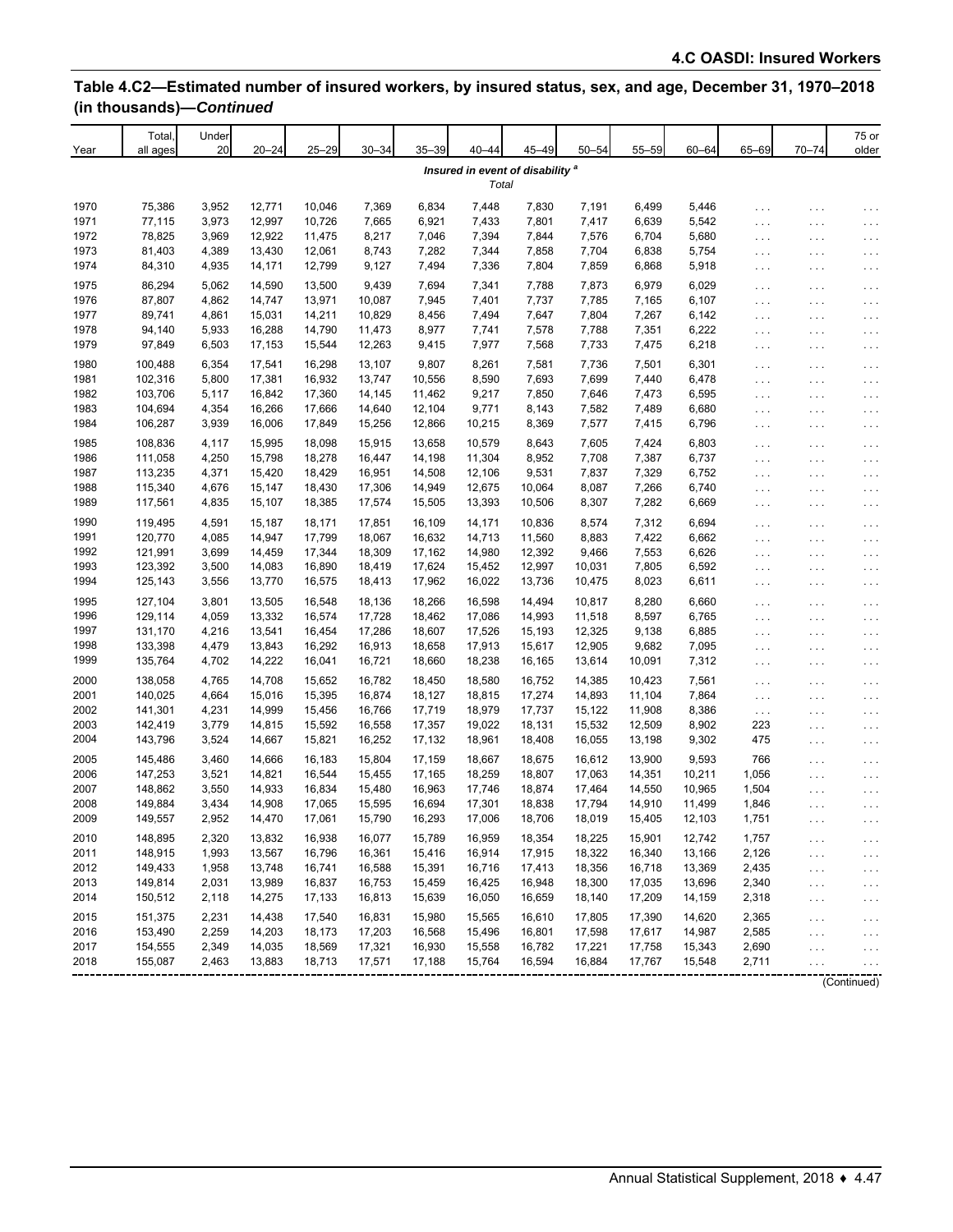| Year         | Total<br>all ages | Under<br>20    | $20 - 24$      | $25 - 29$      | $30 - 34$        | $35 - 39$        | $40 - 44$                                                   | 45-49           | $50 - 54$      | 55-59          | $60 - 64$      | 65-69                                        | $70 - 74$                                    | 75 or<br>older         |
|--------------|-------------------|----------------|----------------|----------------|------------------|------------------|-------------------------------------------------------------|-----------------|----------------|----------------|----------------|----------------------------------------------|----------------------------------------------|------------------------|
|              |                   |                |                |                |                  |                  | Insured in event of disability <sup>a</sup> (cont.)<br>Male |                 |                |                |                |                                              |                                              |                        |
| 1970         | 50,194            | 2,602          | 7,746          | 6,586          | 5,381            | 5,006            | 5,237                                                       | 5,251           | 4,682          | 4,199          | 3,504          |                                              |                                              |                        |
| 1971         | 50,878            | 2,589          | 7,817          | 6,941          | 5,528            | 5,028            | 5,182                                                       | 5,204           | 4,786          | 4,256          | 3,548          | $\cdots$<br>$\sim$ $\sim$ $\sim$             | $\cdots$<br>$\cdots$                         | $\cdots$<br>$\cdots$   |
| 1972         | 51,573            | 2,549          | 7,748          | 7,328          | 5,834            | 5,075            | 5,100                                                       | 5,209           | 4,857          | 4,259          | 3,615          | $\cdots$                                     | $\cdots$                                     | $\cdots$               |
| 1973         | 52,728            | 2,771          | 7,973          | 7,603          | 6,143            | 5,180            | 5,015                                                       | 5,187           | 4,914          | 4,303          | 3,640          | $\cdots$                                     | $\cdots$                                     | $\cdots$               |
| 1974         | 54,013            | 3,055          | 8,300          | 7,949          | 6,332            | 5,285            | 4,964                                                       | 5,112           | 4,999          | 4,293          | 3,726          | $\sim$ $\sim$ $\sim$                         | $\sim$ $\sim$ $\sim$                         | $\sim$ $\sim$ $\sim$   |
| 1975         | 54,777            | 3,068          | 8,463          | 8,272          | 6,458            | 5,370            | 4,950                                                       | 5,073           | 4,992          | 4,351          | 3,782          | $\cdots$                                     | $\cdots$                                     | .                      |
| 1976         | 55,231            | 2,881          | 8,493          | 8,424          | 6,787            | 5,481            | 4,958                                                       | 5,007           | 4,931          | 4,450          | 3,819          | $\sim$ $\sim$ $\sim$                         | $\cdots$                                     | $\cdots$               |
| 1977         | 55,928            | 2,831          | 8,593          | 8,443          | 7,155            | 5,763            | 4,988                                                       | 4,902           | 4,926          | 4,513          | 3,816          | $\sim$ $\sim$ $\sim$                         | $\sim$ $\sim$ $\sim$                         | $\sim$ $\sim$ $\sim$   |
| 1978         | 57,916            | 3,445          | 9,163          | 8,656          | 7,419            | 6,046            | 5,078                                                       | 4,813           | 4,894          | 4,559          | 3,843          | $\sim$ $\sim$ $\sim$                         | $\cdots$                                     | $\cdots$               |
| 1979         | 59,420            | 3,732          | 9,526          | 8,964          | 7,753            | 6,235            | 5,169                                                       | 4,757           | 4,823          | 4,631          | 3,831          | $\sim$ $\sim$ $\sim$                         | $\sim$ $\sim$ $\sim$                         | $\sim$ $\sim$ $\sim$   |
| 1980         | 60,320            | 3,588          | 9,669          | 9,293          | 8,114            | 6,374            | 5,260                                                       | 4,737           | 4,792          | 4,616          | 3,877          | $\sim$ $\sim$ $\sim$                         | $\ldots$                                     | $\cdots$               |
| 1981         | 60,812            | 3,243          | 9,539          | 9,563          | 8,337            | 6,729            | 5,376                                                       | 4,766           | 4,724          | 4,564          | 3,972          | $\cdots$                                     | $\cdots$                                     | $\cdots$               |
| 1982         | 61,034            | 2,824          | 9,224          | 9,739          | 8,434            | 7,128            | 5,660                                                       | 4,806           | 4,629          | 4,563          | 4,027          | $\sim$ $\sim$ $\sim$                         | $\ldots$                                     | $\cdots$               |
| 1983         | 61,154            | 2,390          | 8,933          | 9,839          | 8,603            | 7,388            | 5,944                                                       | 4,905           | 4,548          | 4,541          | 4,062          | $\sim$ $\sim$ $\sim$                         | $\cdots$                                     | $\cdots$               |
| 1984         | 61,657            | 2,155          | 8,769          | 9,903          | 8,863            | 7,730            | 6,141                                                       | 4,996           | 4,501          | 4,469          | 4,132          | $\sim$ $\sim$ $\sim$                         | $\sim$ $\sim$ $\sim$                         | $\sim$ $\sim$ $\sim$   |
| 1985         | 62,672            | 2,254          | 8,716          | 9,998          | 9,173            | 8,087            | 6,292                                                       | 5,095           | 4,500          | 4,441          | 4,115          |                                              |                                              |                        |
| 1986         | 63,469            | 2,309          | 8,554          | 10,038         | 9,415            | 8,320            | 6,647                                                       | 5,210           | 4,539          | 4,380          | 4,057          | $\cdots$                                     | $\ldots$                                     | $\cdots$               |
| 1987         | 64,244            | 2,352          | 8,325          | 10,055         | 9,634            | 8,405            | 7,046                                                       | 5,491           | 4,588          | 4,297          | 4,052          | $\cdots$<br>$\sim$ $\sim$ $\sim$             | $\cdots$                                     | $\cdots$               |
| 1988         | 65,045            | 2,497          | 8,167          | 10,036         | 9,759            | 8,593            | 7,292                                                       | 5,771           | 4,673          | 4,237          | 4,021          | $\sim$ $\sim$ $\sim$                         | $\sim$ $\sim$ $\sim$<br>$\ldots$             | .<br>$\cdots$          |
| 1989         | 65,930            | 2,594          | 8,144          | 9,982          | 9,849            | 8,840            | 7,626                                                       | 5,965           | 4,764          | 4,211          | 3,956          | $\sim$ $\sim$ $\sim$                         | $\cdots$                                     | $\cdots$               |
| 1990         |                   |                |                |                |                  |                  |                                                             |                 |                |                |                |                                              |                                              |                        |
| 1991         | 66,707<br>67,096  | 2,461<br>2,174 | 8,197          | 9,853<br>9,646 | 9,962            | 9,138<br>9,395   | 7,967                                                       | 6,106<br>6,466  | 4,865          | 4,217<br>4,263 | 3,942          | $\cdots$                                     | $\ldots$                                     | $\cdots$               |
| 1992         | 67,468            | 1,937          | 8,059<br>7,779 | 9,407          | 10,021<br>10,113 | 9,658            | 8,204<br>8,298                                              | 6,870           | 4,984<br>5,268 | 4,310          | 3,885<br>3,828 | $\sim$ $\sim$ $\sim$                         | $\cdots$                                     | $\cdots$               |
| 1993         | 67,990            | 1,833          | 7,539          | 9,166          | 10,178           | 9,855            | 8,517                                                       | 7,145           | 5,564          | 4,409          | 3,784          | $\sim$ $\sim$ $\sim$<br>$\sim$ $\sim$ $\sim$ | $\ldots$                                     | $\cdots$               |
| 1994         | 68,692            | 1,859          | 7,367          | 8,961          | 10,147           | 10,004           | 8,813                                                       | 7,491           | 5,766          | 4,511          | 3,774          | $\cdots$                                     | $\ldots$<br>$\ldots$                         | $\cdots$<br>$\ldots$ . |
|              |                   |                |                |                |                  |                  |                                                             |                 |                |                |                |                                              |                                              |                        |
| 1995<br>1996 | 69,482<br>70,282  | 1,980<br>2,095 | 7,180<br>7,038 | 8,916<br>8,883 | 9,977<br>9,740   | 10,145<br>10,226 | 9,124<br>9,381                                              | 7,835           | 5,916<br>6,270 | 4,614<br>4,734 | 3,794<br>3,850 | $\cdots$                                     | $\cdots$                                     | $\cdots$               |
| 1997         | 71,120            | 2,173          | 7,091          | 8,783          | 9,490            | 10,255           | 9,616                                                       | 8,065<br>8,137  | 6,670          | 5,010          |                | $\cdots$                                     | $\cdots$                                     | $\cdots$               |
| 1998         | 72,041            | 2,311          | 7,202          | 8,626          | 9,257            | 10,283           | 9,788                                                       | 8,349           | 6,943          | 5,302          | 3,896<br>3,982 | $\sim$ $\sim$ $\sim$                         | $\cdots$                                     | .                      |
| 1999         | 73,035            | 2,430          | 7,359          | 8,447          | 9,100            | 10,254           | 9,945                                                       | 8,638           | 7,274          | 5,494          | 4,093          | $\sim$ $\sim$ $\sim$<br>$\ldots$             | $\sim$ $\sim$ $\sim$<br>$\sim$ $\sim$ $\sim$ | .<br>$\cdots$          |
|              |                   |                |                |                |                  |                  |                                                             |                 |                |                |                |                                              |                                              |                        |
| 2000         | 73,995            | 2,445          | 7,595          | 8,195          | 9,090            | 10,108           | 10,110                                                      | 8,973           | 7,631          | 5,655          | 4,195          | $\cdots$                                     | $\cdots$                                     | $\cdots$               |
| 2001<br>2002 | 74,794<br>75,252  | 2,384          | 7,731<br>7,726 | 8,035<br>8,022 | 9,081            | 9,922<br>9,677   | 10,205<br>10,260                                            | 9,244           | 7,868          | 5,997          | 4,327          | $\cdots$                                     | $\ldots$                                     | $\cdots$               |
| 2003         | 75,656            | 2,148<br>1,912 | 7,618          | 8,066          | 8,991<br>8,823   | 9,467            | 10,286                                                      | 9,491<br>9,663  | 7,957<br>8,160 | 6,386<br>6,674 | 4,593<br>4,866 | $\sim$ $\sim$ $\sim$<br>120                  | $\ldots$                                     | $\cdots$               |
| 2004         | 76,244            | 1,761          | 7,556          | 8,175          | 8,633            | 9,315            | 10,256                                                      | 9,802           | 8,427          | 6,997          | 5,061          | 263                                          | $\sim$ $\sim$ $\sim$                         | .                      |
|              |                   |                |                |                |                  |                  |                                                             |                 |                |                |                |                                              | $\ldots$                                     | $\cdots$               |
| 2005         | 77,006            | 1,715          | 7,543          | 8,355          | 8,367            | 9,310            | 10,097                                                      | 9,940           | 8,739          | 7,317          | 5,198          | 426                                          | $\ldots$                                     | $\cdots$               |
| 2006         | 77,791            | 1,744          | 7,591          | 8,524          | 8,177            | 9,276            | 9,890                                                       | 10,000          | 8,979          | 7,525          | 5,507          | 579                                          | $\cdots$                                     | .                      |
| 2007<br>2008 | 78,516            | 1,754          | 7,661          | 8,672          | 8,133            | 9,165            | 9,619                                                       | 10,029          | 9,192          | 7,597          | 5,876          | 819                                          | $\ldots$                                     | $\cdots$               |
| 2009         | 78,904            | 1,699          | 7,644          | 8,781          | 8,163            | 8,981            | 9,390                                                       | 10,024<br>9,953 | 9,333          | 7,766          | 6,117          | 1,007<br>943                                 | $\cdots$                                     | $\cdots$               |
|              | 78,520            | 1,438          | 7,389          | 8,777          | 8,243            | 8,736            | 9,196                                                       |                 | 9,443          | 8,010          | 6,392          |                                              |                                              |                        |
| 2010         | 77,986            | 1,113          | 7,022          | 8,679          | 8,394            | 8,423            | 9,158                                                       | 9,756           | 9,542          | 8,286          | 6,680          | 934                                          | $\cdots$                                     | $\cdots$               |
| 2011         | 77,857            | 968            | 6,874          | 8,571          | 8,535            | 8,208            | 9,086                                                       | 9,525           | 9,587          | 8,503          | 6,873          | 1,127                                        | $\sim$ $\sim$ $\sim$                         | $\sim$ $\sim$ $\sim$   |
| 2012         | 78,036            | 967            | 7,006          | 8,527          | 8,644            | 8,139            | 8,967                                                       | 9,259           | 9,590          | 8,702          | 6,948          | 1,287                                        | $\ldots$                                     | $\cdots$               |
| 2013         | 78,129            | 989            | 7,167          | 8,575          | 8,720            | 8,164            | 8,761                                                       | 9,024           | 9,565          | 8,832          | 7,100          | 1,232                                        | $\ldots$                                     | $\cdots$               |
| 2014         | 78,378            | 1,035          | 7,316          | 8,716          | 8,756            | 8,239            | 8,539                                                       | 8,844           | 9,482          | 8,913          | 7,331          | 1,207                                        | $\ldots$                                     | .                      |
| 2015         | 78,694            | 1,085          | 7,394          | 8,929          | 8,736            | 8,412            | 8,246                                                       | 8,812           | 9,296          | 8,993          | 7,578          | 1,214                                        | $\sim$ $\sim$ $\sim$                         | $\cdots$               |
| 2016         | 79,919            | 1,109          | 7,258          | 9,272          | 8,982            | 8,767            | 8,227                                                       | 8,902           | 9,204          | 9,120          | 7,747          | 1,332                                        | $\sim$ $\sim$ $\sim$                         | $\cdots$               |
| 2017         | 80,223            | 1,140          | 7,169          | 9,455          | 8,985            | 8,917            | 8,232                                                       | 8,850           | 8,993          | 9,197          | 7,917          | 1,369                                        | $\sim$ $\sim$ $\sim$                         | .                      |
| 2018         | 80,305            | 1,177          | 7,102          | 9,537          | 9,071            | 9,008            | 8,318                                                       | 8,713           | 8,808          | 9,210          | 7,984          | 1,375                                        | $\cdots$                                     |                        |
|              |                   |                |                |                |                  |                  |                                                             |                 |                |                |                |                                              |                                              | (Continued)            |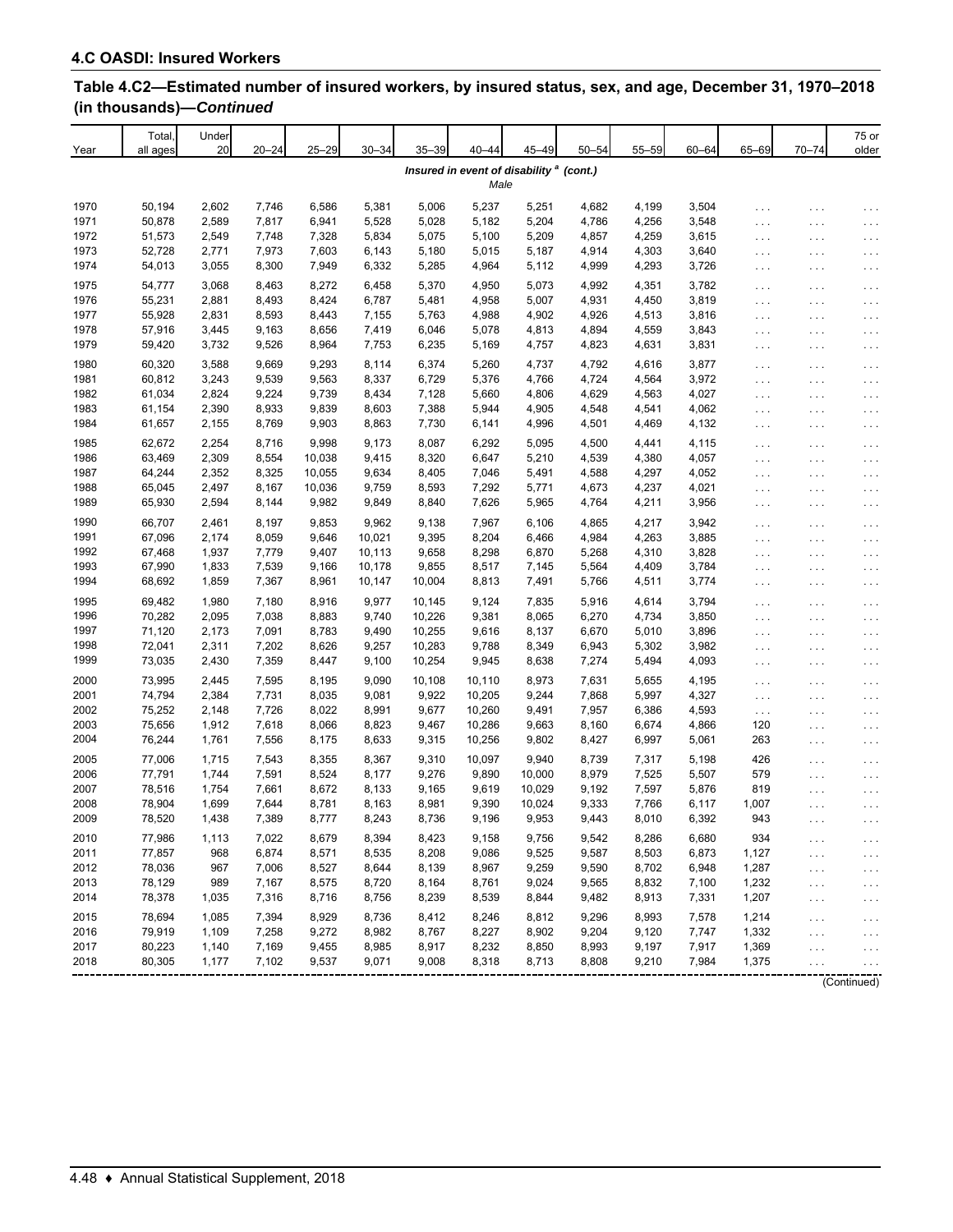| Year         | Total,<br>all ages | Under<br>20    | $20 - 24$      | $25 - 29$      | $30 - 34$      | $35 - 39$      | $40 - 44$                                                     | 45-49          | $50 - 54$      | $55 - 59$      | $60 - 64$      | 65-69                                        | $70 - 74$     | 75 or<br>older       |
|--------------|--------------------|----------------|----------------|----------------|----------------|----------------|---------------------------------------------------------------|----------------|----------------|----------------|----------------|----------------------------------------------|---------------|----------------------|
|              |                    |                |                |                |                |                | Insured in event of disability <sup>a</sup> (cont.)<br>Female |                |                |                |                |                                              |               |                      |
| 1970         | 25,191             | 1,350          | 5,026          | 3,459          | 1,988          | 1,828          | 2,211                                                         | 2,579          | 2,509          | 2,300          | 1,942          | .                                            | .             | .                    |
| 1971<br>1972 | 26,237<br>27,252   | 1,383<br>1,420 | 5,180<br>5,173 | 3,785<br>4,147 | 2,137<br>2,383 | 1,894<br>1,970 | 2,252<br>2,293                                                | 2,598<br>2,636 | 2,631<br>2,718 | 2,383<br>2,445 | 1,993<br>2,066 | $\cdots$                                     | .             | .                    |
| 1973         | 28,676             | 1,619          | 5,457          | 4,459          | 2,600          | 2,102          | 2,329                                                         | 2,671          | 2,790          | 2,535          | 2,115          | $\sim$ $\sim$ $\sim$                         | .             | $\cdots$             |
| 1974         | 30,297             | 1,880          | 5,871          | 4,851          | 2,795          | 2,209          | 2,372                                                         | 2,693          | 2,859          | 2,575          | 2,192          | $\cdots$<br>$\sim$ $\sim$ $\sim$             | .<br>$\cdots$ | .<br>$\cdots$        |
| 1975         |                    |                |                |                |                |                |                                                               |                |                |                |                |                                              |               |                      |
| 1976         | 31,517<br>32,577   | 1,993<br>1,981 | 6,128<br>6,254 | 5,228<br>5,547 | 2,982<br>3,301 | 2,324<br>2,464 | 2,392<br>2,443                                                | 2,715<br>2,730 | 2,881<br>2,854 | 2,628<br>2,715 | 2,247<br>2,288 | .                                            | .             | $\cdots$             |
| 1977         | 33,813             | 2,031          | 6,438          | 5,768          | 3,675          | 2,693          | 2,507                                                         | 2,746          | 2,878          | 2,754          | 2,326          | $\sim$ $\sim$ $\sim$<br>$\sim$ $\sim$ $\sim$ | $\cdots$<br>. | $\cdots$<br>$\cdots$ |
| 1978         | 36,224             | 2,487          | 7,125          | 6,134          | 4,054          | 2,932          | 2,663                                                         | 2,765          | 2,893          | 2,792          | 2,379          | $\sim$ $\sim$ $\sim$                         | .             | $\cdots$             |
| 1979         | 38,429             | 2,771          | 7,626          | 6,580          | 4,511          | 3,181          | 2,808                                                         | 2,811          | 2,910          | 2,845          | 2,387          | $\sim$ $\sim$ $\sim$                         | .             | .                    |
| 1980         | 40,167             | 2,766          | 7,872          | 7,005          | 4,993          | 3,433          | 3,001                                                         | 2,844          | 2,944          | 2,885          | 2,424          |                                              |               |                      |
| 1981         | 41,504             | 2,557          | 7,843          | 7,369          | 5,409          | 3,828          | 3,214                                                         | 2,927          | 2,976          | 2,876          | 2,505          | .<br>$\sim$ $\sim$ $\sim$                    | .<br>.        | $\cdots$<br>$\cdots$ |
| 1982         | 42,672             | 2,293          | 7,618          | 7,621          | 5,711          | 4,334          | 3,556                                                         | 3,044          | 3,016          | 2,910          | 2,569          | $\cdots$                                     | .             | .                    |
| 1983         | 43,541             | 1,963          | 7,334          | 7,827          | 6,036          | 4,716          | 3,827                                                         | 3,238          | 3,035          | 2,948          | 2,618          | $\ldots$ .                                   | .             | .                    |
| 1984         | 44,629             | 1,784          | 7,238          | 7,946          | 6,393          | 5,136          | 4,074                                                         | 3,373          | 3,077          | 2,946          | 2,664          | $\cdots$                                     | .             | $\cdots$             |
| 1985         | 46,164             | 1,864          | 7,279          | 8,100          | 6,741          | 5,570          | 4,287                                                         | 3,548          | 3,105          | 2,982          | 2,688          |                                              |               |                      |
| 1986         | 47,589             | 1,941          | 7,243          | 8,240          | 7,032          | 5,879          | 4,657                                                         | 3,741          | 3,170          | 3,007          | 2,679          | .<br>$\cdots$                                | .             | $\cdots$             |
| 1987         | 48,991             | 2,020          | 7,096          | 8,374          | 7,317          | 6,103          | 5,060                                                         | 4,041          | 3,249          | 3,032          | 2,700          | $\sim$ $\sim$ $\sim$                         | .<br>.        | .<br>$\cdots$        |
| 1988         | 50,295             | 2,179          | 6,980          | 8,395          | 7,547          | 6,356          | 5,383                                                         | 4,293          | 3,415          | 3,029          | 2,720          | $\ldots$                                     | .             | $\cdots$             |
| 1989         | 51,631             | 2,241          | 6,963          | 8,403          | 7,725          | 6,666          | 5,767                                                         | 4,541          | 3,543          | 3,071          | 2,713          | $\cdots$                                     | .             | .                    |
| 1990         | 52,789             | 2,130          | 6,990          | 8,318          | 7,890          | 6,970          | 6,204                                                         | 4,730          | 3,710          | 3,095          | 2,752          |                                              |               |                      |
| 1991         | 53,674             | 1,911          | 6,889          | 8,153          | 8,046          | 7,237          | 6,509                                                         | 5,094          | 3,899          | 3,159          | 2,777          | .<br>$\sim$ $\sim$ $\sim$                    | .<br>.        | .<br>$\cdots$        |
| 1992         | 54,523             | 1,763          | 6,680          | 7,937          | 8,196          | 7,504          | 6,682                                                         | 5,522          | 4,198          | 3,243          | 2,798          | $\cdots$                                     | .             | $\cdots$             |
| 1993         | 55,403             | 1,667          | 6,544          | 7,724          | 8,240          | 7,769          | 6,935                                                         | 5,852          | 4,467          | 3,396          | 2,808          | $\cdots$                                     | .             | $\cdots$             |
| 1994         | 56,451             | 1,697          | 6,403          | 7,614          | 8,267          | 7,959          | 7,209                                                         | 6,245          | 4,709          | 3,512          | 2,837          | $\cdots$                                     | .             | .                    |
| 1995         | 57,622             | 1,821          | 6,325          | 7,631          | 8,159          | 8,120          | 7,475                                                         | 6,659          | 4,901          | 3,666          | 2,865          | .                                            | .             |                      |
| 1996         | 58,831             | 1,964          | 6,293          | 7,690          | 7,989          | 8,236          | 7,705                                                         | 6,928          | 5,248          | 3,863          | 2,915          | $\cdots$                                     | .             | $\cdots$<br>$\cdots$ |
| 1997         | 60,050             | 2,043          | 6,450          | 7,671          | 7,796          | 8,352          | 7,910                                                         | 7,057          | 5,655          | 4,127          | 2,989          | $\sim$ $\sim$ $\sim$                         | .             | $\cdots$             |
| 1998         | 61,357             | 2,169          | 6,641          | 7,666          | 7,656          | 8,375          | 8,125                                                         | 7,268          | 5,962          | 4,381          | 3,113          | $\sim$ $\sim$ $\sim$                         | .             | $\cdots$             |
| 1999         | 62,730             | 2,272          | 6,863          | 7,594          | 7,621          | 8,406          | 8,293                                                         | 7,527          | 6,340          | 4,597          | 3,219          | $\cdots$                                     | .             | $\cdots$             |
| 2000         | 64,063             | 2,320          | 7,113          | 7,458          | 7,692          | 8,342          | 8,470                                                         | 7,780          | 6,754          | 4,768          | 3,366          | $\cdots$                                     | .             | $\cdots$             |
| 2001         | 65,231             | 2,280          | 7,285          | 7,360          | 7,793          | 8,206          | 8,610                                                         | 8,030          | 7,025          | 5,107          | 3,537          | $\ldots$                                     | .             | $\cdots$             |
| 2002         | 66,049             | 2,083          | 7,272          | 7,434          | 7,774          | 8,041          | 8,719                                                         | 8,245          | 7,165          | 5,522          | 3,793          | $\sim$ .                                     | .             | $\cdots$             |
| 2003         | 66,763             | 1,868          | 7,196          | 7,526          | 7,735          | 7,889          | 8,736                                                         | 8,467          | 7,371          | 5,835          | 4,036          | 103                                          | .             | $\cdots$             |
| 2004         | 67,552             | 1,763          | 7,112          | 7,646          | 7,619          | 7,817          | 8,704                                                         | 8,606          | 7,629          | 6,202          | 4,242          | 211                                          | .             | .                    |
| 2005         | 68,479             | 1,745          | 7,123          | 7,829          | 7,437          | 7,849          | 8,570                                                         | 8,736          | 7,872          | 6,583          | 4,395          | 341                                          | .             | $\cdots$             |
| 2006         | 69,462             | 1,777          | 7,230          | 8,021          | 7,278          | 7,890          | 8,369                                                         | 8,806          | 8,084          | 6,826          | 4,704          | 477                                          | .             | .                    |
| 2007         | 70,346             | 1,796          | 7,272          | 8,162          | 7,347          | 7,798          | 8,128                                                         | 8,844          | 8,272          | 6,953          | 5,090          | 684                                          | .             | .                    |
| 2008         | 70,980             | 1,735          | 7,264          | 8,284          | 7,432          | 7,713          | 7,911                                                         | 8,815          | 8,461          | 7,144          | 5,382          | 839                                          | .             | $\cdots$             |
| 2009         | 71,036             | 1,514          | 7,081          | 8,284          | 7,547          | 7,557          | 7,810                                                         | 8,754          | 8,576          | 7,396          | 5,711          | 808                                          | $\cdots$      | $\cdots$             |
| 2010         | 70,909             | 1,207          | 6,810          | 8,260          | 7,684          | 7,366          | 7,801                                                         | 8,598          | 8,683          | 7,615          | 6,062          | 823                                          | $\cdots$      | .                    |
| 2011         | 71,059             | 1,025          | 6,692          | 8,225          | 7,826          | 7,208          | 7,828                                                         | 8,389          | 8,735          | 7,838          | 6,293          | 999                                          | $\cdots$      | $\ldots$             |
| 2012         | 71,397             | 991            | 6,742          | 8,214          | 7,944          | 7,252          | 7,749                                                         | 8,154          | 8,766          | 8,016          | 6,421          | 1,148                                        | $\ldots$      | .                    |
| 2013         | 71,685             | 1,043          | 6,822          | 8,262          | 8,033          | 7,295          | 7,664                                                         | 7,924          | 8,736          | 8,203          | 6,596          | 1,108                                        | .             | $\cdots$             |
| 2014         | 72,134             | 1,082          | 6,960          | 8,417          | 8,056          | 7,400          | 7,511                                                         | 7,816          | 8,657          | 8,296          | 6,828          | 1,111                                        | $\cdots$      | $\cdots$             |
| 2015         | 72,681             | 1,146          | 7,044          | 8,612          | 8,096          | 7,568          | 7,319                                                         | 7,798          | 8,509          | 8,397          | 7,042          | 1,151                                        | $\cdots$      | .                    |
| 2016         | 73,571             | 1,150          | 6,945          | 8,901          | 8,221          | 7,801          | 7,269                                                         | 7,900          | 8,394          | 8,497          | 7,240          | 1,253                                        | $\cdots$      | $\cdots$             |
| 2017         | 74,332             | 1,209          | 6,867          | 9,114          | 8,335          | 8,013          | 7,326                                                         | 7,932          | 8,227          | 8,561          | 7,426          | 1,322                                        | $\cdots$      | .                    |
| 2018         | 74,782             | 1,286          | 6,781          | 9,176          | 8,501          | 8,180          | 7,446                                                         | 7,881          | 8,076          | 8,557          | 7,564          | 1,336                                        | $\ldots$      | $\cdot$              |

SOURCE: Social Security Administration, Office of the Chief Actuary, estimates based in part on the Continuous Work History Sample, 1 percent sample.

NOTES: Insured workers are those who have accumulated sufficient quarters of coverage over their working lifetimes to be eligible for benefits.

Figures are subject to revision.

Totals do not necessarily equal the sum of rounded components.

. . . = not applicable.

a. Figures exclude people at or above normal (or full) retirement age because they are not eligible to receive disability benefits.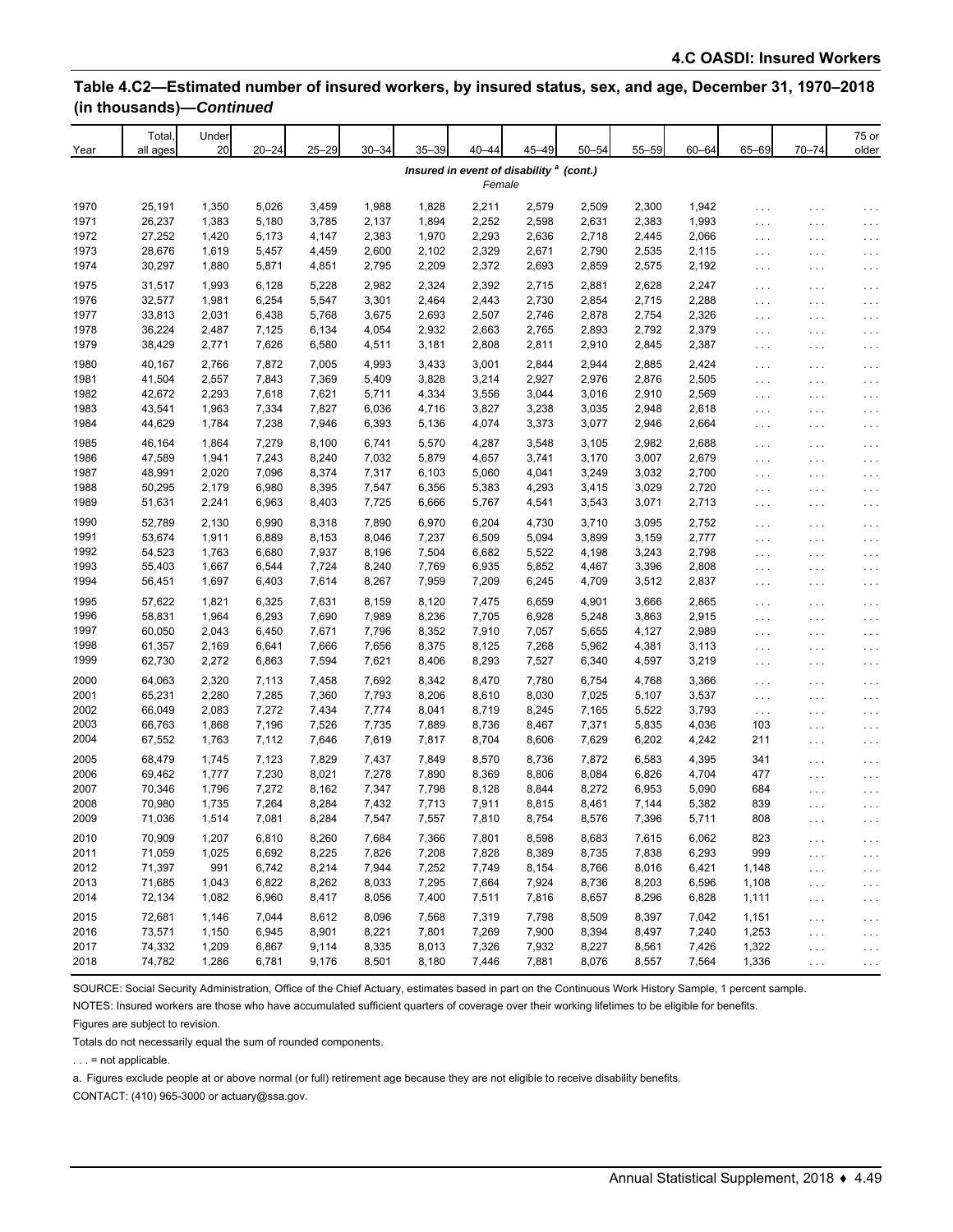| Table 4.C5—Estimated size of the population in the Social Security area and percentage fully insured, by sex |  |
|--------------------------------------------------------------------------------------------------------------|--|
| and age, 2014–2018 (in thousands)                                                                            |  |

|             | 2014<br>2015<br>2016<br>2017 |               | 2018       |                             |              |                 |            |               |            |               |
|-------------|------------------------------|---------------|------------|-----------------------------|--------------|-----------------|------------|---------------|------------|---------------|
|             |                              |               |            |                             |              |                 |            |               |            |               |
| Age at end  |                              | Percentage    |            | Percentage<br>fully insured |              | Percentage      |            | Percentage    |            | Percentage    |
| of year     | Population                   | fully insured | Population |                             | Population   | fully insured   | Population | fully insured | Population | fully insured |
|             |                              |               |            |                             | <b>Total</b> |                 |            |               |            |               |
| Total       | 324,402                      | $a_{88}$      | 326,826    | $a$ 88                      | 329,735      | $a_{88}$        | 332,503    | $a$ 88        | 335,341    | $a$ 87        |
| Under 15    | 63,269                       | (L)           | 63,152     | (L)                         | 63,215       | (L)             | 63,249     | (L)           | 63,285     | (L)           |
| $15 - 19$   | 21,435                       | 10            | 21,552     | 11                          | 21,707       | 11              | 21,886     | 11            | 22,053     | 11            |
| $20 - 24$   | 22,745                       | 69            | 22,546     | 70                          | 22,411       | 70              | 22,294     | 69            | 22,345     | 68            |
| $25 - 29$   | 22,241                       | 89            | 22,684     | 89                          | 23,157       | 90              | 23,532     | 90            | 23,716     | 89            |
| $30 - 34$   | 21,915                       | 90            | 21,995     | 90                          | 22,160       | 90              | 22,270     | 89            | 22,588     | 89            |
| $35 - 39$   | 20,539                       | 89            | 21,086     | 89                          | 21,554       | 89              | 21,943     | 89            | 22,229     | 89            |
| $40 - 44$   | 20,720                       | 91            | 20,253     | 90                          | 20,030       | 90              | 20,144     | 89            | 20,451     | 89            |
| $45 - 49$   | 21,110                       | 92            | 21,236     | 92                          | 21,353       | 91              | 21,325     | 91            | 21,093     | 90            |
| $50 - 54$   | 22,810                       | 93            | 22,458     | 93                          | 22,058       | 92              | 21,599     | 92            | 21,220     | 91            |
| $55 - 59$   | 21,697                       | 92            | 22,031     | 92                          | 22,223       | 92              | 22,296     | 92            | 22,377     | 92            |
| $60 - 64$   | 18,880                       | 91            | 19,341     | 91                          | 19,827       | 91              | 20,286     | 91            | 20,659     | 91            |
| 65-69       | 15,668                       | 89            | 16,492     | 90                          | 16,892       | 90              | 17,084     | 90            | 17,440     | 91            |
| $70 - 74$   | 11,409                       | 87            | 11,701     | 87                          | 12,411       | 88              | 13,193     | 88            | 13,782     | 89            |
| 75 or older | 19,964                       | 80            | 20,301     | 81                          | 20,737       | 81              | 21,402     | 82            | 22,101     | 83            |
|             |                              |               |            |                             | <b>Male</b>  |                 |            |               |            |               |
| Subtotal    | 161,111                      | $^{\circ}$ 90 | 162,340    | <sup>a</sup> 90             | 163,835      | <sup>a</sup> 90 | 165,256    | $a_{90}$      | 166,714    | $a$ 89        |
| Under 15    | 32,327                       | (L)           | 32,265     | (L)                         | 32,308       | (L)             | 32,334     | (L)           | 32,360     | (L)           |
| $15 - 19$   | 10,956                       | 10            | 11,010     | 10                          | 11,098       | 10              | 11,195     | 10            | 11,287     | 11            |
| $20 - 24$   | 11,647                       | 69            | 11,547     | 70                          | 11,478       | 69              | 11,415     | 69            | 11,442     | 68            |
| $25 - 29$   | 11,297                       | 89            | 11,518     | 89                          | 11,771       | 89              | 11,981     | 89            | 12,094     | 89            |
| $30 - 34$   | 11,158                       | 90            | 11,173     | 90                          | 11,240       | 90              | 11,280     | 90            | 11,432     | 89            |
| $35 - 39$   | 10,466                       | 89            | 10,757     | 89                          | 10,991       | 89              | 11,180     | 89            | 11,311     | 89            |
| $40 - 44$   | 10,496                       | 92            | 10,269     | 91                          | 10,161       | 90              | 10,226     | 90            | 10,389     | 89            |
| 45-49       | 10,646                       | 94            | 10,717     | 93                          | 10,780       | 93              | 10,769     | 92            | 10,651     | 92            |
| $50 - 54$   | 11,388                       | 95            | 11,227     | 94                          | 11,038       | 94              | 10,821     | 94            | 10,644     | 93            |
| 55-59       | 10,680                       | 94            | 10,858     | 94                          | 10,967       | 94              | 11,014     | 94            | 11,073     | 94            |
| $60 - 64$   | 9,131                        | 94            | 9,359      | 94                          | 9,605        | 94              | 9,842      | 94            | 10,033     | 94            |
| 65-69       | 7,473                        | 94            | 7,864      | 94                          | 8,045        | 94              | 8,130      | 94            | 8,298      | 94            |
| $70 - 74$   | 5,314                        | 93            | 5,450      | 94                          | 5,792        | 94              | 6,166      | 94            | 6,446      | 94            |
| 75 or older | 8,132                        | 92            | 8,326      | 92                          | 8,561        | 92              | 8,903      | 92            | 9,254      | 93            |
|             |                              |               |            |                             | Female       |                 |            |               |            |               |
| Subtotal    | 163,291                      | $a$ 85        | 164,486    | $a$ 86                      | 165,899      | $a$ 86          | 167,247    | $a$ 86        | 168,628    | $a$ 86        |
| Under 15    | 30,942                       | (L)           | 30,887     | (L)                         | 30,908       | (L)             | 30,915     | (L)           | 30,925     | (L)           |
| $15 - 19$   | 10,479                       | 11            | 10,542     | 11                          | 10,609       | 11              | 10,691     | 12            | 10,766     | 12            |
| $20 - 24$   | 11,097                       | 70            | 10,999     | 71                          | 10,933       | 70              | 10,879     | 70            | 10,903     | 69            |
| $25 - 29$   | 10,944                       | 90            | 11,166     | 90                          | 11,387       | 90              | 11,551     | 90            | 11,623     | 90            |
| $30 - 34$   | 10,757                       | 90            | 10,822     | 90                          | 10,920       | 89              | 10,989     | 89            | 11,156     | 89            |
| $35 - 39$   | 10,073                       | 89            | 10,329     | 89                          | 10,563       | 89              | 10,762     | 89            | 10,918     | 89            |
| $40 - 44$   | 10,224                       | 90            | 9,984      | 89                          | 9,869        | 89              | 9,918      | 89            | 10,062     | 89            |
| $45 - 49$   | 10,464                       | 90            | 10,520     | 90                          | 10,573       | 90              | 10,556     | 90            | 10,441     | 89            |
| $50 - 54$   | 11,421                       | 91            | 11,231     | 91                          | 11,019       | 90              | 10,778     | 90            | 10,576     | 90            |
| $55 - 59$   | 11,017                       | 89            | 11,173     | 90                          | 11,256       | 90              | 11,282     | 90            | 11,305     | 90            |
| $60 - 64$   | 9,750                        | 88            | 9,981      | 88                          | 10,222       | 88              | 10,444     | 89            | 10,626     | 89            |
| 65-69       | 8,196                        | 85            | 8,628      | 86                          | 8,847        | 86              | 8,955      | 87            | 9,143      | 88            |
| $70 - 74$   | 6,095                        | 80            | 6,251      | 81                          | 6,619        | 82              | 7,028      | 83            | 7,337      | 84            |
| 75 or older | 11,831                       | 72            | 11,975     | 73                          | 12,176       | 74              | 12,499     | 75            | 12,847     | 76            |

SOURCE: Census Bureau; and Social Security Administration, Office of the Chief Actuary.

NOTES: Population in the Social Security area includes residents of the 50 states and the District of Columbia adjusted for net census undercount; civilian residents of American Samoa, Guam, Northern Mariana Islands, Puerto Rico, and U.S. Virgin Islands; federal civilian employees and persons in the armed forces abroad and their dependents; crew members of merchant vessels; and all other U.S. citizens abroad.

Totals do not necessarily equal the sum of rounded components.

Data are subject to revision.

(L) = less than 0.05 percent.

a. Percentage of population aged 20 or older and fully insured.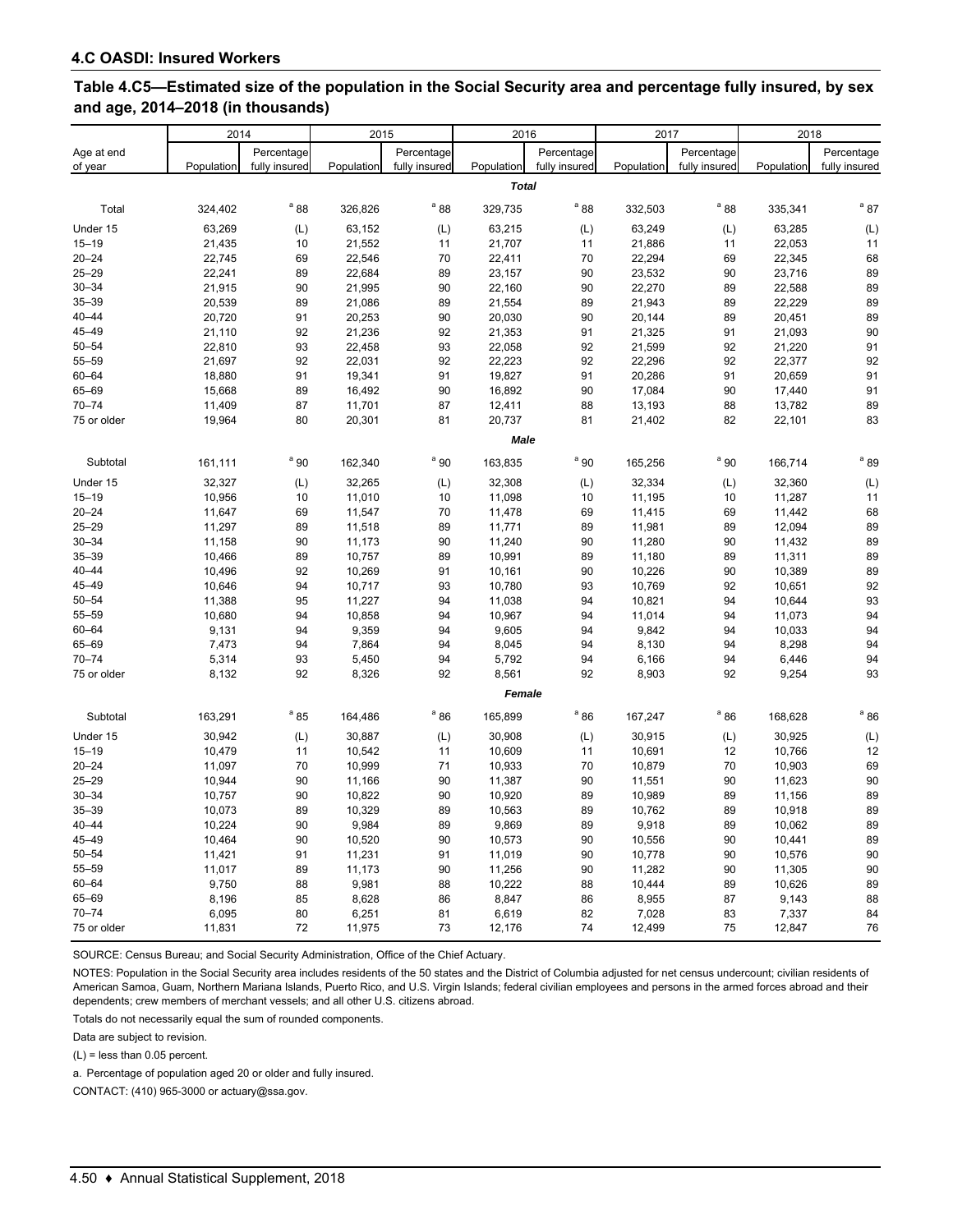#### **Table 4.C6—Period life table, 2015**

|                         |                                | Male             |                 |                                | Female                       |                 |  |  |
|-------------------------|--------------------------------|------------------|-----------------|--------------------------------|------------------------------|-----------------|--|--|
| Exact age               | Death probability <sup>a</sup> | Number of lives  | Life expectancy | Death probability <sup>a</sup> | Number of lives <sup>b</sup> | Life expectancy |  |  |
| $\pmb{0}$               | .006383                        | 100,000          | 76.15           | .005374                        | 100,000                      | 80.97           |  |  |
| 1                       | .000453                        | 99,362           | 75.63           | .000353                        | 99,463                       | 80.41           |  |  |
| $\overline{\mathbf{c}}$ | .000282                        | 99,317           | 74.67           | .000231                        | 99,427                       | 79.44           |  |  |
| 3                       | .000230                        | 99,289           | 73.69           | .000165                        | 99,405                       | 78.45           |  |  |
| 4                       | .000169                        | 99,266           | 72.71           | .000129                        | 99,388                       | 77.47           |  |  |
| 5                       | .000155                        | 99,249           | 71.72           | .000116                        | 99,375                       | 76.48           |  |  |
| 6                       | .000145                        | 99,234           | 70.73           | .000107                        | 99,364                       | 75.48           |  |  |
| $\overline{7}$          | .000135                        | 99,219           | 69.74           | .000101                        | 99,353                       | 74.49           |  |  |
| 8                       | .000120                        | 99,206           | 68.75           | .000096                        | 99,343                       | 73.50           |  |  |
| 9                       | .000105                        | 99,194           | 67.76           | .000092                        | 99,334                       | 72.51           |  |  |
| 10                      | .000094                        | 99,184           | 66.76           | .000091                        | 99,325                       | 71.51           |  |  |
| 11                      | .000099                        | 99,174           | 65.77           | .000096                        | 99,316                       | 70.52           |  |  |
| 12                      | .000134                        | 99,164           | 64.78           | .000111                        | 99,306                       | 69.53           |  |  |
| 13                      | .000207                        | 99,151           | 63.79           | .000138                        | 99,295                       | 68.53           |  |  |
| 14                      | .000309                        | 99,131           | 62.80           | .000174                        | 99,281                       | 67.54           |  |  |
| 15                      | .000419                        | 99,100           | 61.82           | .000214                        | 99,264                       | 66.56           |  |  |
| 16                      | .000530                        | 99,059           | 60.84           | .000254                        | 99,243                       | 65.57           |  |  |
| 17                      | .000655                        | 99,006           | 59.88           | .000294                        | 99,217                       | 64.59           |  |  |
| 18                      | .000791                        | 98,941           | 58.91           | .000330                        | 99,188                       | 63.61           |  |  |
| 19                      | .000934                        | 98,863           | 57.96           | .000364                        | 99,156                       | 62.63           |  |  |
| 20                      | .001085                        | 98,771           | 57.01           | .000399                        | 99,120                       | 61.65           |  |  |
| 21                      | .001228                        | 98,663           | 56.08           | .000436                        | 99,080                       | 60.67           |  |  |
| 22                      | .001339                        | 98,542           | 55.14           | .000469                        | 99,037                       | 59.70           |  |  |
| 23                      | .001403                        | 98,410           | 54.22           | .000497                        | 98,990                       | 58.73           |  |  |
| 24                      | .001433                        | 98,272           | 53.29           | .000522                        | 98,941                       | 57.76           |  |  |
| 25                      | .001451                        | 98,131           | 52.37           | .000546                        | 98,890                       | 56.79           |  |  |
| 26                      | .001475                        | 97,989           | 51.44           | .000572                        | 98,836                       | 55.82           |  |  |
| 27                      | .001502                        | 97,844           | 50.52           | .000604                        | 98,779                       | 54.85           |  |  |
| 28                      | .001538                        | 97,698           | 49.59           | .000644                        | 98,719                       | 53.88           |  |  |
| 29                      | .001581                        | 97,547           | 48.67           | .000690                        | 98,656                       | 52.92           |  |  |
| 30                      | .001626                        | 97,393           | 47.75           | .000740                        | 98,588                       | 51.95           |  |  |
| 31                      | .001669                        | 97,235           | 46.82           | .000792                        | 98,515                       | 50.99           |  |  |
| 32                      | .001712                        | 97,072           | 45.90           | .000841                        | 98,437                       | 50.03           |  |  |
| 33<br>34                | .001755                        | 96,906           | 44.98           | .000886                        | 98,354                       | 49.07           |  |  |
|                         | .001800                        | 96,736           | 44.06           | .000929                        | 98,267                       | 48.11           |  |  |
| 35                      | .001855                        | 96,562           | 43.14           | .000977                        | 98,175                       | 47.16           |  |  |
| 36                      | .001920                        | 96,383           | 42.22           | .001034                        | 98,080                       | 46.20           |  |  |
| 37                      | .001988                        | 96,198           | 41.30           | .001098                        | 97,978                       | 45.25           |  |  |
| 38                      | .002060                        | 96,006           | 40.38           | .001171                        | 97,870                       | 44.30           |  |  |
| 39                      | .002141                        | 95,809           | 39.46           | .001253                        | 97,756                       | 43.35           |  |  |
| 40                      | .002240                        | 95,603           | 38.54           | .001347                        | 97,633                       | 42.41           |  |  |
| 41                      | .002362                        | 95,389           | 37.63           | .001452                        | 97,502                       | 41.46           |  |  |
| 42                      | .002509                        | 95,164           | 36.72           | .001571                        | 97,360                       | 40.52           |  |  |
| 43<br>44                | .002684<br>.002890             | 94,925<br>94,671 | 35.81<br>34.90  | .001706<br>.001857             | 97,207<br>97,041             | 39.59<br>38.65  |  |  |
|                         |                                |                  |                 |                                |                              |                 |  |  |
| 45                      | .003121                        | 94,397           | 34.00           | .002022                        | 96,861                       | 37.72           |  |  |
| 46                      | .003386                        | 94,102           | 33.11           | .002204                        | 96,665                       | 36.80           |  |  |
| 47                      | .003707                        | 93,784           | 32.22           | .002411                        | 96,452                       | 35.88           |  |  |
| 48<br>49                | .004091<br>.004531             | 93,436<br>93,054 | 31.34<br>30.46  | .002648<br>.002910             | 96,220<br>95,965             | 34.96<br>34.06  |  |  |
|                         |                                |                  |                 |                                |                              |                 |  |  |
|                         |                                |                  |                 |                                |                              | (Continued)     |  |  |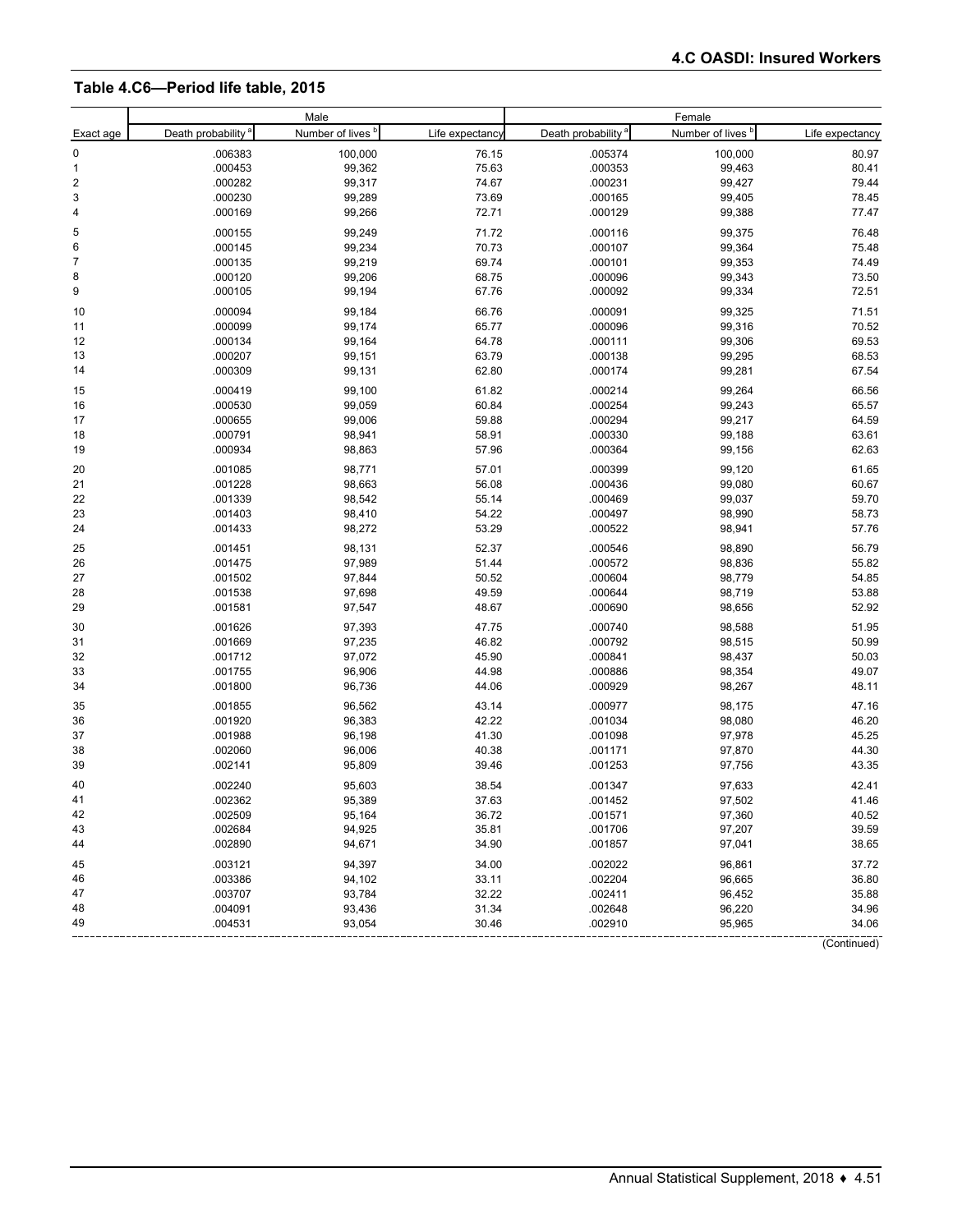# **Table 4.C6—Period life table, 2015—***Continued*

|           |                                | Male                         |                 |                                | Female                       |                 |
|-----------|--------------------------------|------------------------------|-----------------|--------------------------------|------------------------------|-----------------|
| Exact age | Death probability <sup>a</sup> | Number of lives <sup>b</sup> | Life expectancy | Death probability <sup>a</sup> | Number of lives <sup>b</sup> | Life expectancy |
| 50        | .005013                        | 92,632                       | 29.60           | .003193                        | 95,686                       | 33.15           |
| 51        | .005524                        | 92,168                       | 28.75           | .003491                        | 95,380                       | 32.26           |
| 52        | .006059                        | 91,659                       | 27.90           | .003801                        | 95,047                       | 31.37           |
| 53        | .006611                        | 91,103                       | 27.07           | .004119                        | 94,686                       | 30.49           |
| 54        | .007187                        | 90,501                       | 26.25           | .004449                        | 94,296                       | 29.61           |
| 55        | .007800                        | 89,851                       | 25.43           | .004813                        | 93,877                       | 28.74           |
| 56        | .008456                        | 89,150                       | 24.63           | .005201                        | 93,425                       | 27.88           |
| 57        | .009144                        | 88,396                       | 23.83           | .005583                        | 92,939                       | 27.02           |
| 58        | .009865                        | 87,588                       | 23.05           | .005952                        | 92,420                       | 26.17           |
| 59        | .010622                        | 86,724                       | 22.27           | .006325                        | 91,870                       | 25.32           |
| 60        | .011458                        | 85,802                       | 21.51           | .006749                        | 91,289                       | 24.48           |
| 61        | .012350                        | 84,819                       | 20.75           | .007238                        | 90,673                       | 23.64           |
| 62        | .013235                        | 83,772                       | 20.00           | .007776                        | 90,017                       | 22.81           |
| 63        | .014097                        | 82,663                       | 19.27           | .008368                        | 89,317                       | 21.99           |
| 64        | .014979                        | 81,498                       | 18.53           | .009032                        | 88,569                       | 21.17           |
| 65        | .015967                        | 80,277                       | 17.81           | .009794                        | 87,769                       | 20.36           |
| 66        | .017109                        | 78,995                       | 17.09           | .010673                        | 86,910                       | 19.55           |
| 67        | .018392                        | 77,644                       | 16.38           | .011676                        | 85,982                       | 18.76           |
| 68        | .019836                        | 76,216                       | 15.68           | .012815                        | 84,978                       | 17.98           |
| 69        | .021465                        | 74,704                       | 14.98           | .014105                        | 83,889                       | 17.20           |
| 70        | .023351                        | 73,100                       | 14.30           | .015616                        | 82,706                       | 16.44           |
| 71        | .025482                        | 71,393                       | 13.63           | .017318                        | 81,414                       | 15.69           |
| 72        | .027794                        | 69,574                       | 12.97           | .019118                        | 80,004                       | 14.96           |
| 73        | .030282                        | 67,640                       | 12.33           | .020996                        | 78,475                       | 14.24           |
| 74        | .033022                        | 65,592                       | 11.70           | .023033                        | 76,827                       | 13.54           |
| 75        | .036201                        | 63,426                       | 11.08           | .025413                        | 75,058                       | 12.85           |
| 76        | .039858                        | 61,130                       | 10.48           | .028197                        | 73,150                       | 12.17           |
| $77 \,$   | .043891                        | 58,693                       | 9.89            | .031313                        | 71,088                       | 11.51           |
| 78        | .048311                        | 56,117                       | 9.33            | .034782                        | 68,862                       | 10.86           |
| 79        | .053228                        | 53,406                       | 8.77            | .038689                        | 66,466                       | 10.24           |
| 80        | .058897                        | 50,564                       | 8.24            | .043258                        | 63,895                       | 9.63            |
| 81        | .065365                        | 47,585                       | 7.72            | .048490                        | 61,131                       | 9.04            |
| 82        | .072491                        | 44,475                       | 7.23            | .054223                        | 58,167                       | 8.48            |
| 83        | .080288                        | 41,251                       | 6.75            | .060446                        | 55,013                       | 7.93            |
| 84        | .088916                        | 37,939                       | 6.30            | .067338                        | 51,688                       | 7.41            |
|           |                                |                              |                 |                                |                              |                 |
| 85        | .098576                        | 34,566                       | 5.87            | .075133<br>.084033             | 48,207                       | 6.91            |
| 86<br>87  | .109438                        | 31,158                       | 5.45            |                                | 44,585                       | 6.43<br>5.98    |
|           | .121619                        | 27,748                       | 5.06            | .094177                        | 40,838                       |                 |
| 88<br>89  | .135176<br>.150109             | 24,374<br>21,079             | 4.69<br>4.35    | .105633<br>.118407             | 36,992<br>33,085             | 5.54<br>5.14    |
|           |                                |                              |                 |                                |                              |                 |
| 90        | .166397                        | 17,915                       | 4.03            | .132476                        | 29,167                       | 4.76            |
| 91        | .183997                        | 14,934                       | 3.73            | .147801                        | 25,303                       | 4.41            |
| 92        | .202855                        | 12,186                       | 3.46            | .164331                        | 21,563                       | 4.09            |
| 93        | .222911                        | 9,714                        | 3.21            | .182012                        | 18,020                       | 3.80            |
| 94        | .244094                        | 7,549                        | 2.99            | .200783                        | 14,740                       | 3.54            |
| 95        | .265091                        | 5,706                        | 2.80            | .219758                        | 11,781                       | 3.30            |
| 96        | .285508                        | 4,193                        | 2.63            | .238630                        | 9,192                        | 3.09            |
| 97        | .304926                        | 2,996                        | 2.48            | .257065                        | 6,998                        | 2.90            |
| 98        | .322919                        | 2,083                        | 2.34            | .274706                        | 5,199                        | 2.73            |
| 99        | .339065                        | 1,410                        | 2.22            | .291189                        | 3,771                        | 2.57            |
|           |                                |                              |                 |                                |                              | (Continued)     |